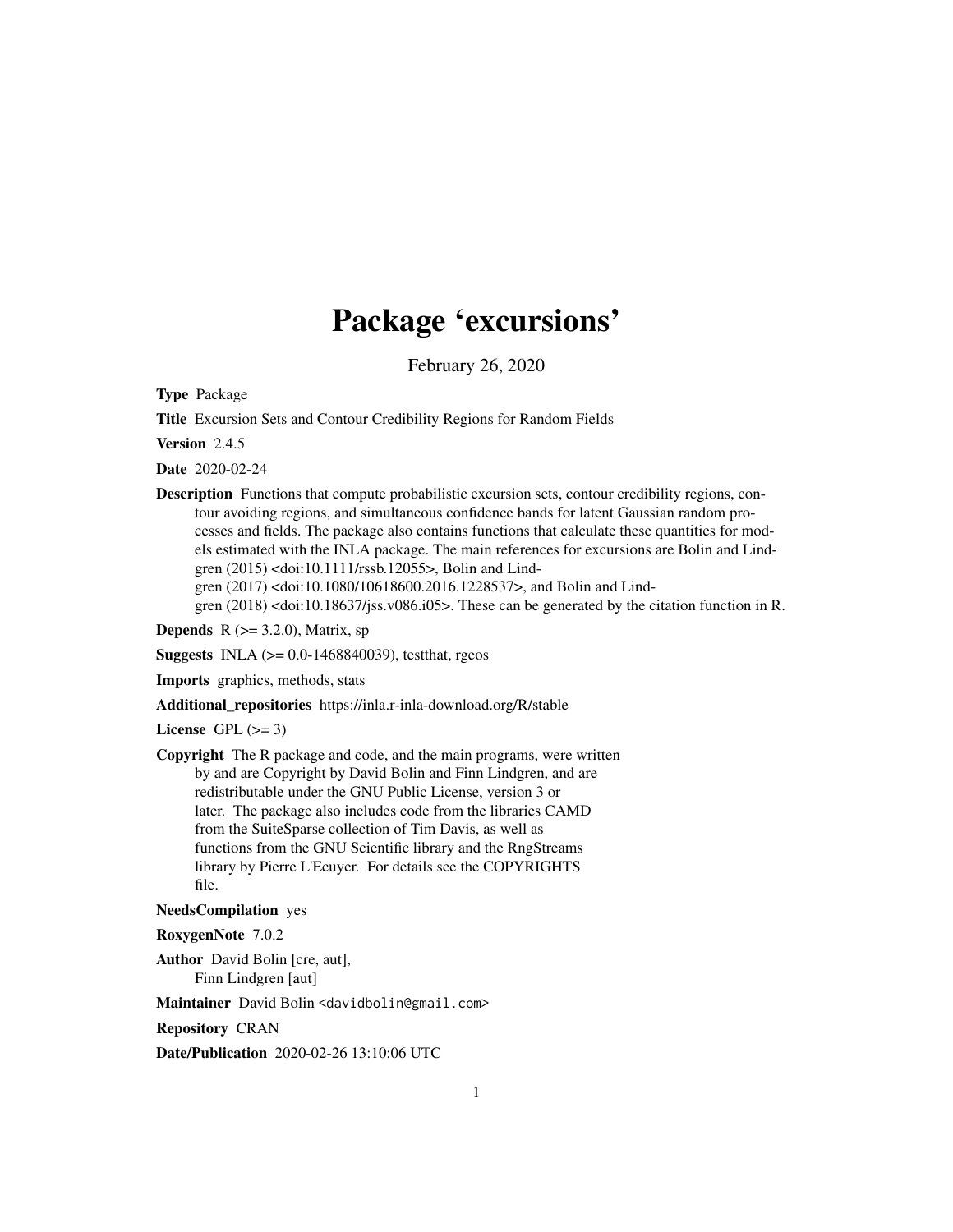## <span id="page-1-0"></span>R topics documented:

| Index | 41 |
|-------|----|

excursions-package *Excursion Sets and Contour Credibility Regions for Random Fields*

### <span id="page-1-1"></span>Description

excursions is one of the main functions in the package with the same name. The function is used for calculating excursion sets, contour credible regions, and contour avoiding sets for latent Gaussian models. Details on the function and the package are given in the sections below.

### Usage

```
excursions(
  alpha,
 u,
  mu,
  Q,
  type,
  n.iter = 10000,
 Q.chol,
  F.limit,
  vars,
  rho,
  reo,
  method = "EB",
```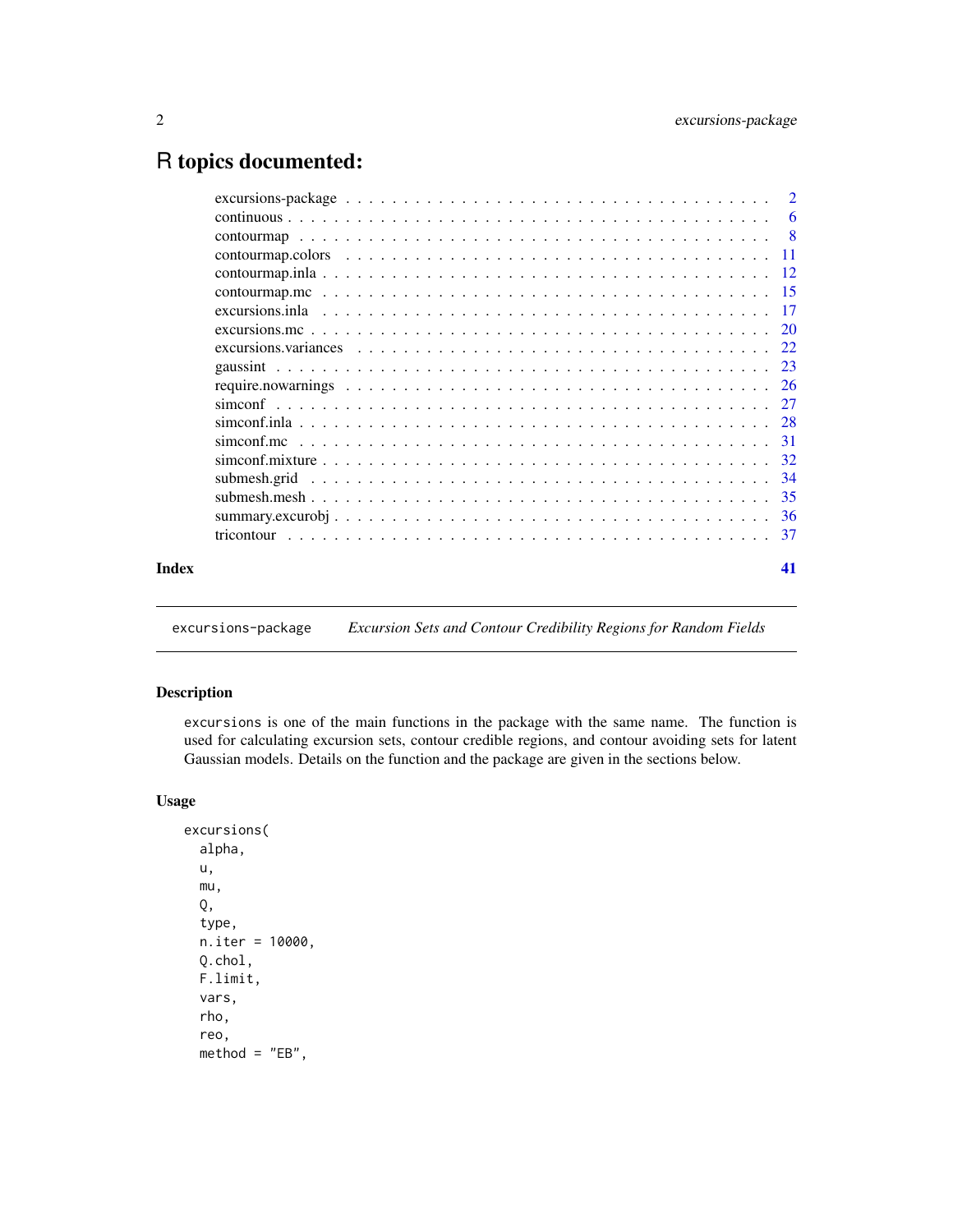excursions-package 3

```
ind,
max.size,
verbose = 0,
max.threads = 0,seed
```
### Arguments

)

| Error probability for the excursion set.                                                                                                 |
|------------------------------------------------------------------------------------------------------------------------------------------|
| Excursion or contour level.                                                                                                              |
| Expectation vector.                                                                                                                      |
| Precision matrix.                                                                                                                        |
| Type of region:                                                                                                                          |
| $\cdot$ $\cdot$ $\cdot$ positive excursion region                                                                                        |
| $\cdot$ $\cdot$ $\cdot$ negative excursion region                                                                                        |
| $\cdot$ '!=' contour avoiding region                                                                                                     |
| $\cdot$ $\cdot$ = $\cdot$ contour credibility region                                                                                     |
| Number or iterations in the MC sampler that is used for approximating proba-<br>bilities. The default value is 10000.                    |
| The Cholesky factor of the precision matrix (optional).                                                                                  |
| The limit value for the computation of the F function. F is set to NA for all<br>nodes where $F<1$ -F.limit. Default is F.limit = alpha. |
| Precomputed marginal variances (optional).                                                                                               |
| Marginal excursion probabilities (optional). For contour regions, provide $P(X >$<br>u).                                                 |
| Reordering (optional).                                                                                                                   |
| Method for handeling the latent Gaussian structure:                                                                                      |
| • 'EB' Empirical Bayes (default)                                                                                                         |
| • 'QC' Quantile correction, rho must be provided if QC is used.                                                                          |
| Indices of the nodes that should be analysed (optional).                                                                                 |
| Maximum number of nodes to include in the set of interest (optional).                                                                    |
| Set to TRUE for verbose mode (optional).                                                                                                 |
| Decides the number of threads the program can use. Set to 0 for using the<br>maximum number of threads allowed by the system (default).  |
| Random seed (optional).                                                                                                                  |
|                                                                                                                                          |

### Details

The estimation of the region is done using sequential importance sampling with n. iter samples. The procedure requires computing the marginal variances of the field, which should be supplied if available. If not, they are computed using the Cholesky factor of the precision matrix. The cost of this step can therefore be reduced by supplying the Cholesky factor if it is available.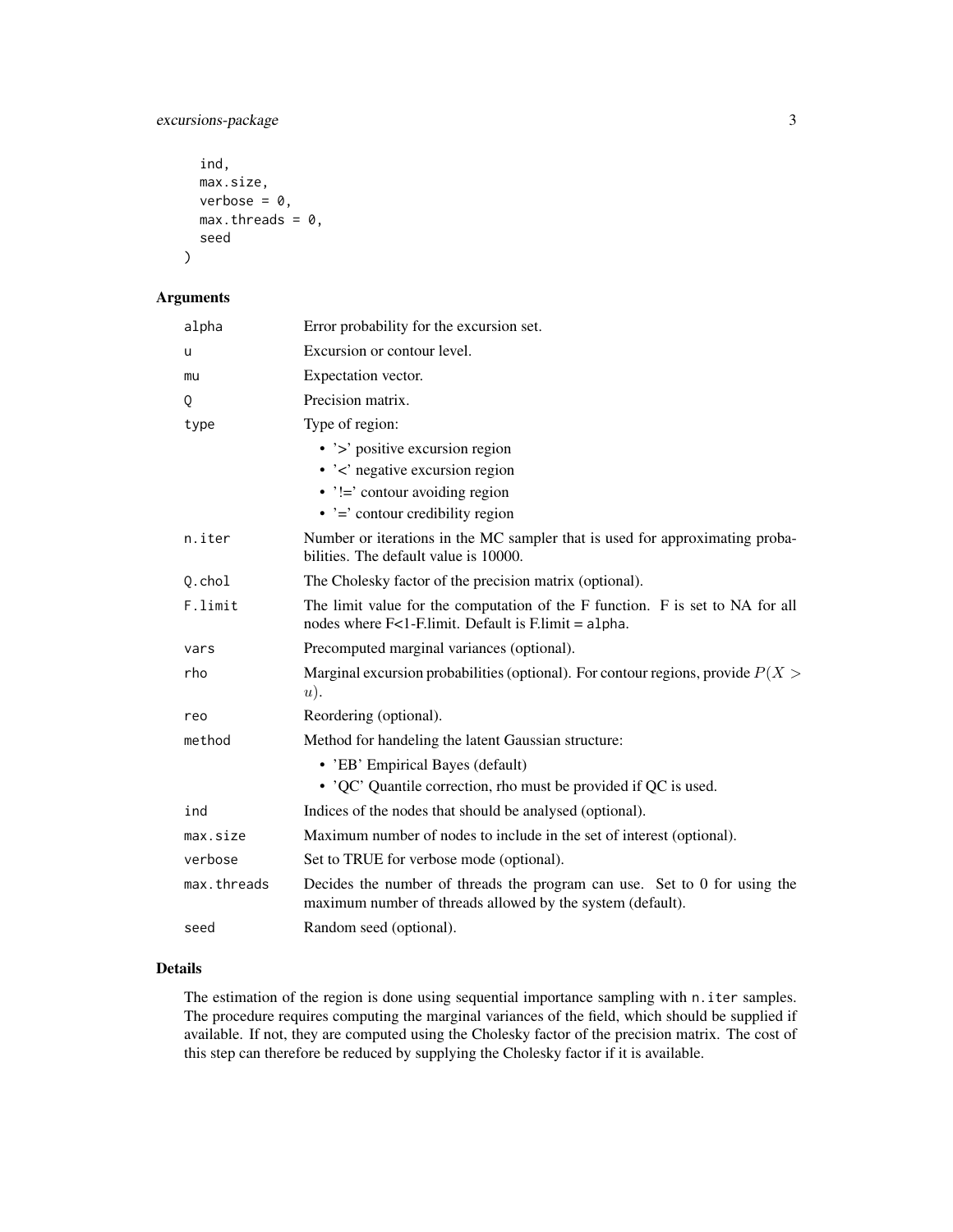The latent structure in the latent Gaussian model can be handled in several different ways. The default strategy is the EB method, which is exact for problems with Gaussian posterior distributions. For problems with non-Gaussian posteriors, the QC method can be used for improved results. In order to use the QC method, the true marginal excursion probabilities must be supplied using the argument rho. Other more complicated methods for handling non-Gaussian posteriors must be implemented manually unless INLA is used to fit the model. If the model is fitted using INLA, the method excursions.inla can be used. See the Package section for further details about the different options.

### Value

excursions returns an object of class "excurobj". This is a list that contains the following arguments:

| E.   | Excursion set, contour credible region, or contour avoiding set                                                                                                                                                                                                                             |
|------|---------------------------------------------------------------------------------------------------------------------------------------------------------------------------------------------------------------------------------------------------------------------------------------------|
| G    | Contour map set. $G = 1$ for all nodes where the $mu > u$ .                                                                                                                                                                                                                                 |
| М    | Contour avoiding set. $M = -1$ for all non-significant nodes. $M = 0$ for nodes<br>where the process is significantly below u and $M = 1$ for all nodes where the<br>field is significantly above u. Which values that should be present depends on<br>what type of set that is calculated. |
| F    | The excursion function corresponding to the set E calculated or values up to<br>F.limit                                                                                                                                                                                                     |
| rho  | Marginal excursion probabilities                                                                                                                                                                                                                                                            |
| mean | The mean mu.                                                                                                                                                                                                                                                                                |
| vars | Marginal variances.                                                                                                                                                                                                                                                                         |
| meta | A list containing various information about the calculation.                                                                                                                                                                                                                                |
|      |                                                                                                                                                                                                                                                                                             |

### Package

excursions contains functions that compute probabilistic excursion sets, contour credibility regions, contour avoiding regions, contour map quality measures, and simultaneous confidence bands for latent Gaussian random processes and fields.

### Excursion sets, contour credibility regions, and contour avoiding regions

The main functions for computing excursion sets, contour credibility regions, and contour avoiding regions are

- [excursions](#page-1-1) The main function for Gaussian models.
- [excursions.inla](#page-16-1) Interface for latent Gaussian models estimated using INLA.
- [excursions.mc](#page-19-1) Function for analyzing models that have been estimated using Monte Carlo methods.

The output from the functions above provides a discrete domain estimate of the regions. Based on this estimate, the function [continuous](#page-5-1) computes a continuous domain estimate.

The main reference for these functions is Bolin, D. and Lindgren, F. (2015) *Excursion and contour uncertainty regions for latent Gaussian models*, JRSS-series B, vol 77, no 1, pp 85-106.

#### Contour map quality measures

<span id="page-3-0"></span>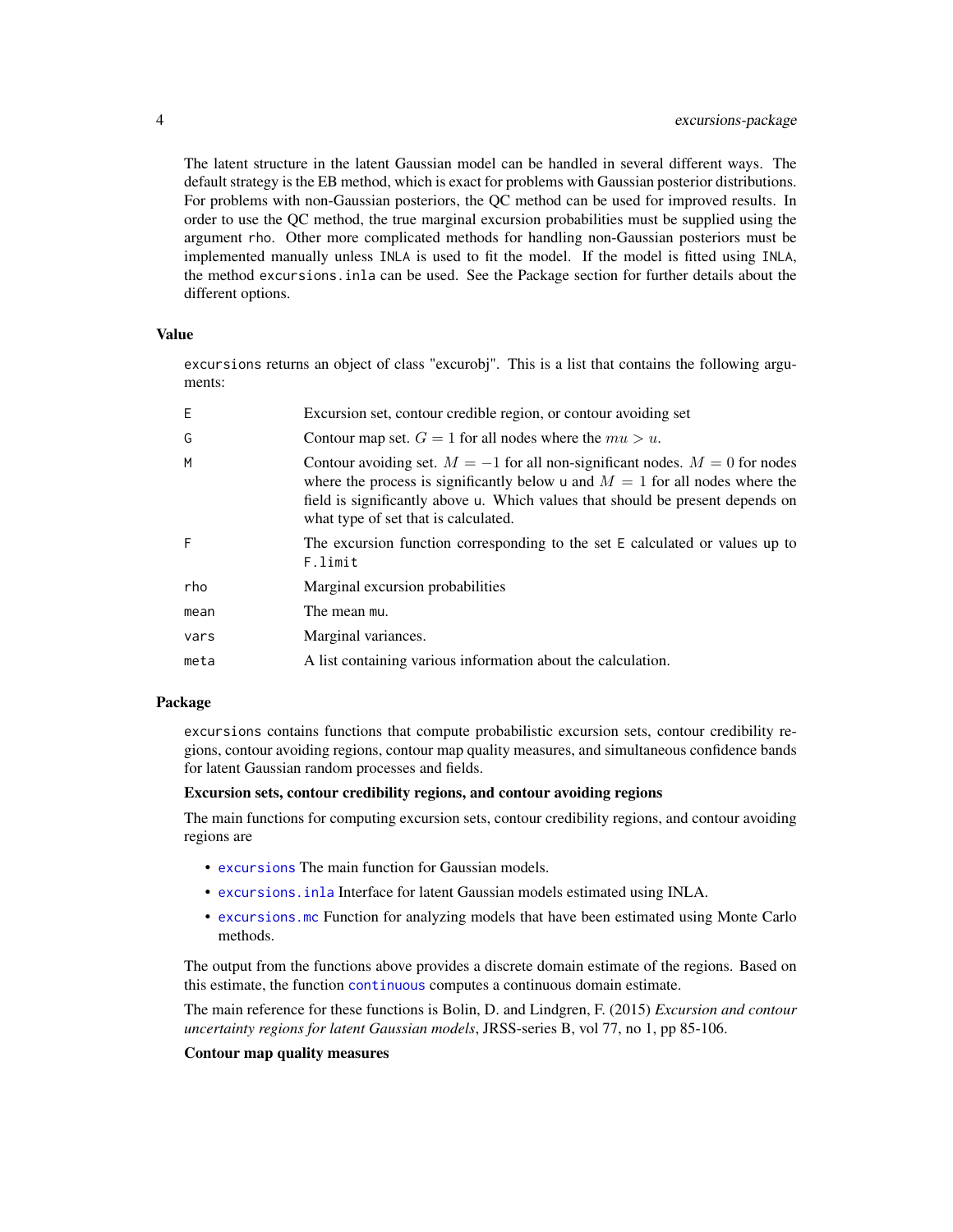<span id="page-4-0"></span>The package provides several functions for computing contour maps and their quality measures. These quality measures can be used to decide on an appropriate number of contours to use for the contour map.

The main functions for computing contour maps and the corresponding quality measures are

- [contourmap](#page-7-1) The main function for Gaussian models.
- [contourmap.inla](#page-11-1) Interface for latent Gaussian models estimated using INLA.
- [contourmap.mc](#page-14-1) Function for analyzing models that have been estimated using Monte Carlo methods.

Other noteworthy functions relating to contourmaps are [tricontour](#page-36-1) and [tricontourmap](#page-36-2), which compute contour curves for functinos defined on triangulations, as well as [contourmap.colors](#page-10-1) which can be used to compute appropriate colors for displaying contour maps.

The main reference for these functions is Bolin, D. and Lindgren, F. (2017) *Quantifying the uncertainty of contour maps*, Journal of Computational and Graphical Statistics, 26:3, 513-524.

### Simultaneous confidence bands

The main functions for computing simultaneous confidence bands are

- [simconf](#page-26-1) Function for analyzing Gaussian models.
- [simconf.inla](#page-27-1) Function for analyzing latent Gaussian models estimated using INLA.
- [simconf.mc](#page-30-1) Function for analyzing models estimated using Monte Carlo methods.
- [simconf.mixture](#page-31-1) Function for analyzing Gaussian mixture models.

The main reference for these functions is Bolin et al. (2015) *Statistical prediction of global sea level from global temperature*, Statistica Sinica, Vol 25, pp 351-367.

#### Author(s)

David Bolin <davidbolin@gmail.com> and Finn Lindgren <finn.lindgren@gmail.com>

#### References

Bolin, D. and Lindgren, F. (2015) *Excursion and contour uncertainty regions for latent Gaussian models*, JRSS-series B, vol 77, no 1, pp 85-106.

Bolin, D. and Lindgren, F. (2018), *Calculating Probabilistic Excursion Sets and Related Quantities Using excursions*, Journal of Statistical Software, vol 86, no 1, pp 1-20.

#### See Also

[excursions.inla](#page-16-1), [excursions.mc](#page-19-1)

```
## Create a tridiagonal precision matrix
n = 21Q.x = sparseMatrix(i=c(1:n, 2:n), j=c(1:n, 1:(n-1)), x=c(rep(1, n), rep(-0.1, n-1)),dims=c(n, n), symmetric=TRUE)
## Set the mean value function
```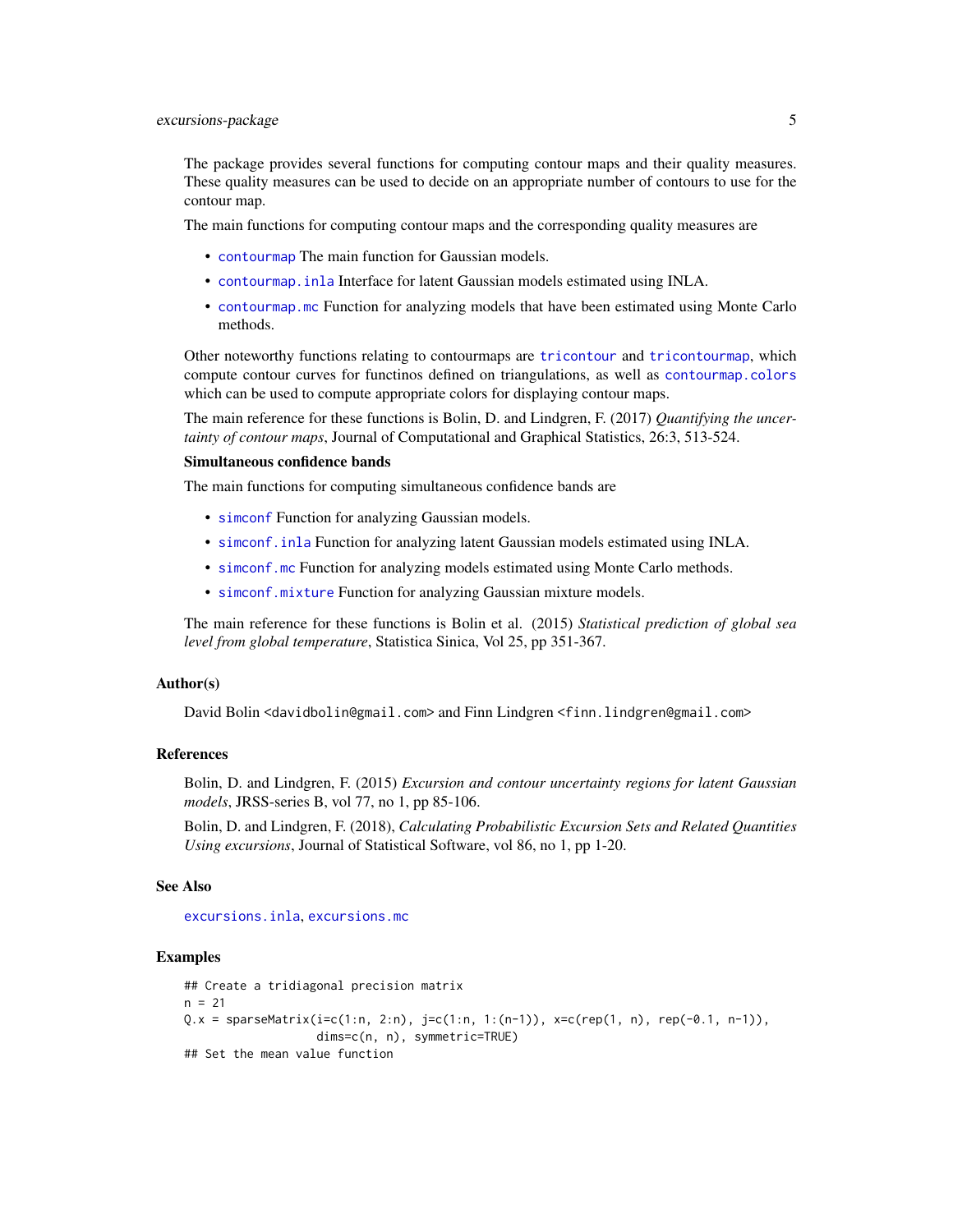```
mu.x = seq(-5, 5, length=n)## calculate the level 0 positive excursion function
res.x = excursions(alpha=1, u=0, mu=mu.x, Q=Q.x,
                  type='>', verbose=1, max.threads=2)
## Plot the excursion function and the marginal excursion probabilities
plot(res.x$F, type="l",
     main='Excursion function (black) and marginal probabilites (red)')
lines(res.x$rho, col=2)
```
<span id="page-5-1"></span>

continuous *Calculate continuous domain excursion and credible contour sets*

### Description

Calculates continuous domain excursion and credible contour sets

### Usage

```
continuous(
  ex,
  geometry,
  alpha,
 method = c("log", "linear", "step"),
 output = c("sp", "inla"),subdivisions = 1,
  calc.credible = TRUE
\mathcal{L}
```

| ex.      | An excurobj object generated by a call to excursions or contourmap.                                                                                                                                                                                                                                                                                                                 |
|----------|-------------------------------------------------------------------------------------------------------------------------------------------------------------------------------------------------------------------------------------------------------------------------------------------------------------------------------------------------------------------------------------|
| geometry | Specification of the lattice or triangulation geometry of the input. One of $list(x, y)$ ,<br>list(loc, dims), inla.mesh.lattice, or inla.mesh, where x and y are vec-<br>tors, loc is a two-column matrix of coordinates, and dims is the lattice size<br>vector. The first three versions are all treated topologically as lattices, and the<br>lattice boxes are assumed convex. |
| alpha    | The target error probability. A warning is given if it is detected that the infor-<br>mation ex isn't sufficient for the given alpha. Defaults to the value used when<br>calculating ex.                                                                                                                                                                                            |
| method   | The spatial probability interpolation transformation method to use. One of log,<br>linear, or step. For log, the probabilities are interpolated linearly in the trans-<br>formed scale. For step, a conservative step function is used.                                                                                                                                             |
| output   | Specifies what type of object should be generated. sp gives a Spatial Polygons<br>object, and inla gives a inla.mesh. segment object.                                                                                                                                                                                                                                               |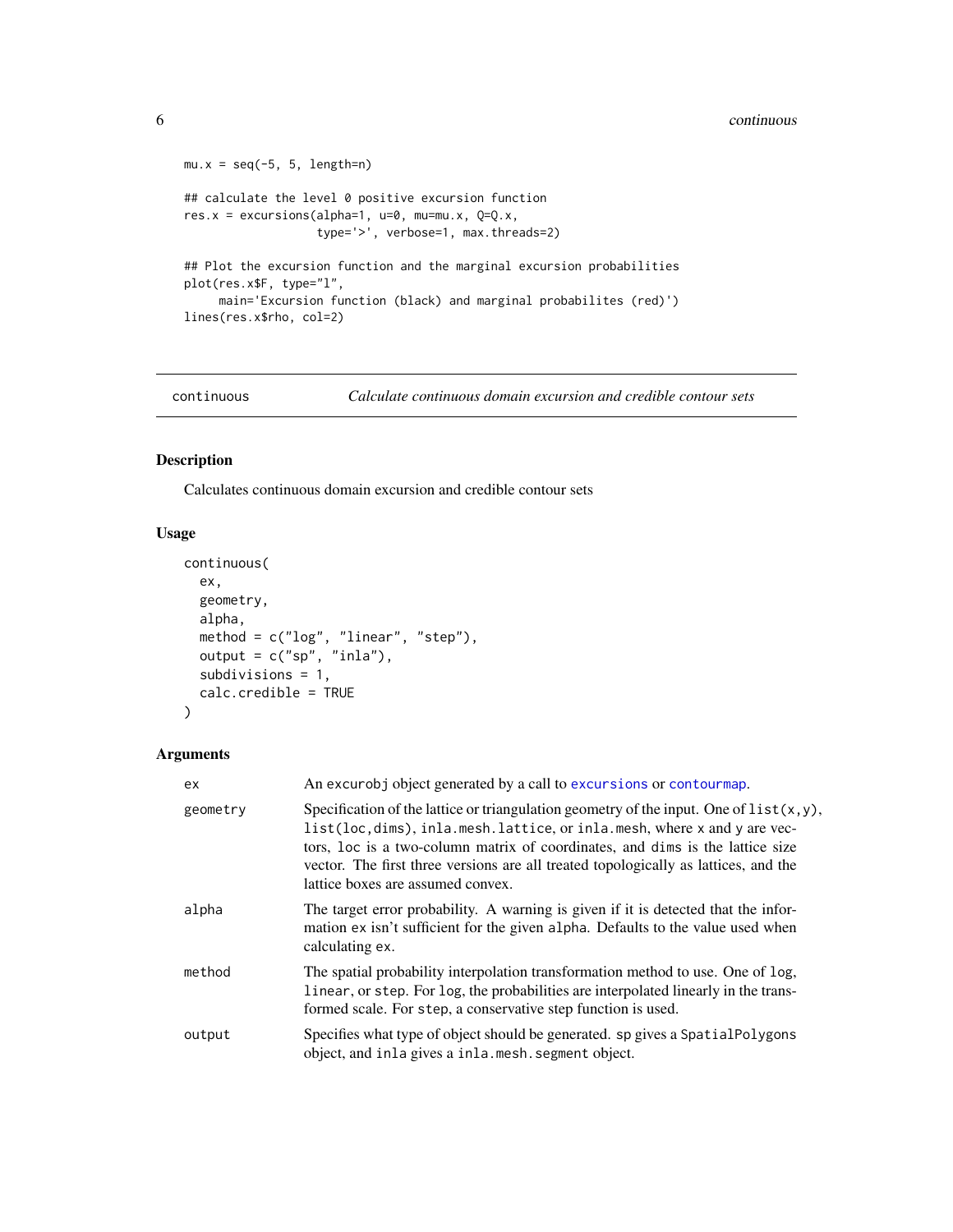#### continuous 7

| subdivisions  | The number of mesh triangle subdivisions to perform for the interpolation of<br>the excursions or contour function. 0 is no subdivision. The setting has a small<br>effect on the evaluation of P0 for the log method (higher values giving higher<br>accuracy) but the main effect is on the visual appearance of the interpolation.<br>$Default=1$ . |
|---------------|--------------------------------------------------------------------------------------------------------------------------------------------------------------------------------------------------------------------------------------------------------------------------------------------------------------------------------------------------------|
| calc.credible | Logical, if TRUE (default), calculate credible contour region objects in addition<br>to avoidance sets.                                                                                                                                                                                                                                                |

#### Value

| A list:    |                                                                                                                                                                                        |
|------------|----------------------------------------------------------------------------------------------------------------------------------------------------------------------------------------|
| M          | SpatialPolygons or inla.mesh.segment object. The subsets are tagged, so<br>that credible regions are tagged $"$ -1", and regions between levels are tagged<br>as.character(0:nlevels). |
|            | Interpolated F function.                                                                                                                                                               |
| G          | Contour and inter-level set indices for the interpolation.                                                                                                                             |
| F.geometry | Mesh geometry for the interpolation.                                                                                                                                                   |
| P0         | PO measure based on interpolated F function (only for contourmap input).                                                                                                               |

### Author(s)

Finn Lindgren <finn.lindgren@gmail.com>

#### References

Bolin, D. and Lindgren, F. (2017) *Quantifying the uncertainty of contour maps*, Journal of Computational and Graphical Statistics, vol 26, no 3, pp 513-524.

Bolin, D. and Lindgren, F. (2018), *Calculating Probabilistic Excursion Sets and Related Quantities Using excursions*, Journal of Statistical Software, vol 86, no 1, pp 1-20.

```
if (require.nowarnings("INLA")) {
#Generate mesh and SPDE model
n.lattice = 10 #Increase for more interesting, but slower, examples
x=seq(from=0,to=10,length.out=n.lattice)
lattice=inla.mesh.lattice(x=x,y=x)
mesh=inla.mesh.create(lattice=lattice, extend=FALSE, refine=FALSE)
spde <- inla.spde2.matern(mesh, alpha=2)
#Generate an artificial sample
sigma2.e = 0.01n.obs=100
obs.loc = cbind(runif(n.obs)*diff(range(x))+min(x),runif(n.obs)*diff(range(x))+min(x))
Q = inla.\text{spde2.} precision(spde, theta=c(log(sqrt(0.5)), log(sqrt(1))))
```

```
x = inla.gsample(Q=Q)
```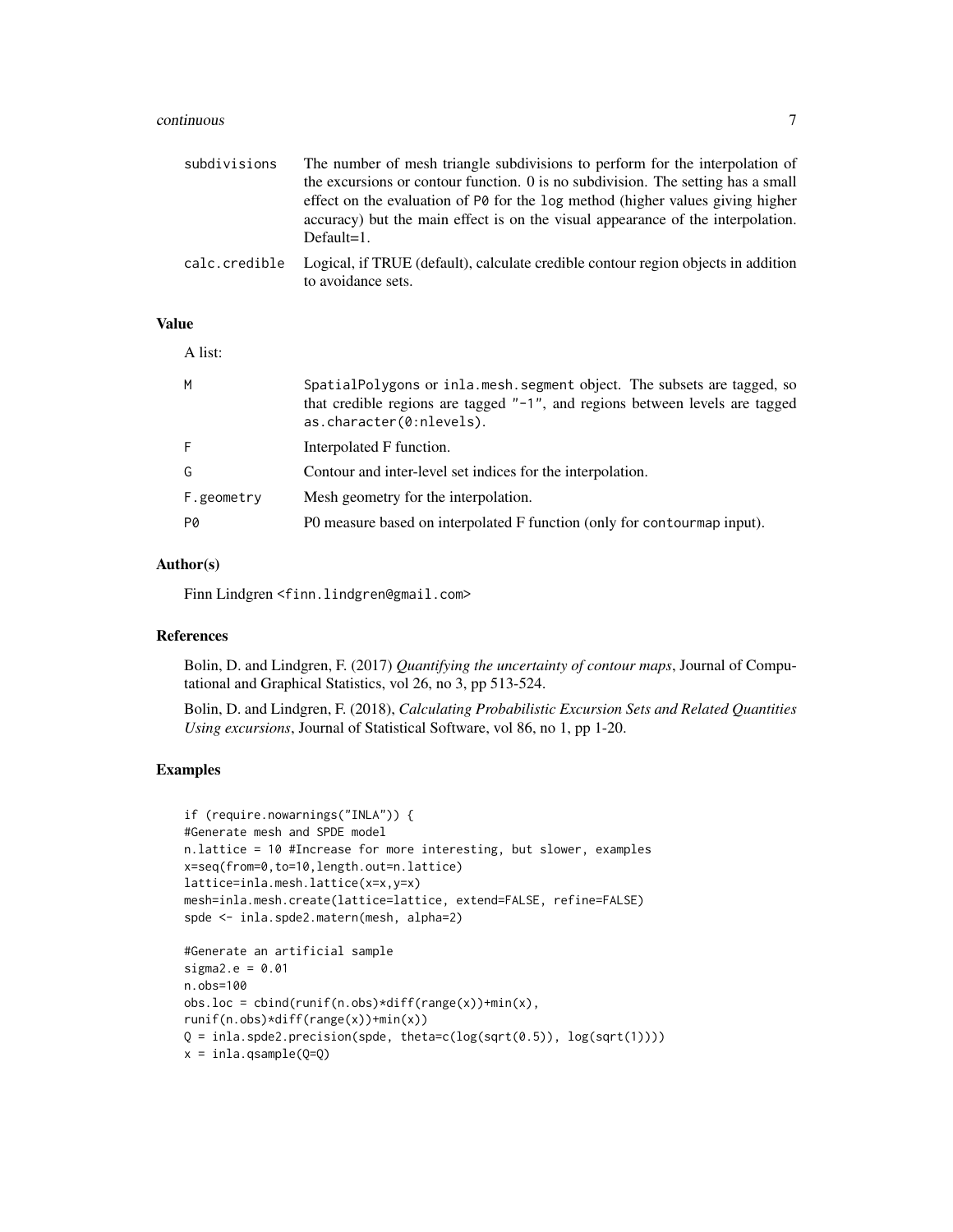```
A = inla.spde.make.A(mesh=mesh,loc=obs.loc)
Y = as.vector(A %*X x + rnorm(n.obs)*sqrt(sigma2.e))## Calculate posterior
Q.post = (Q + (t(A) %*) A)/sigma2.e)
mu.post = as.vector(solve(Q.post,(t(A) %*% Y)/sigma2.e))
vars.post = excursions.variances(chol(Q.post))
## Calculate contour map with two levels
map = contourmap(n.levels = 2, mu = mu.post, Q = Q.post,
alpha=0.1, Fuimit = 0.1, max.threads=1)
## Calculate the continuous representation
sets <- continuous(map, mesh, alpha=0.1)
## Plot the results
reo = mesh$idx$lattice
cols = contourmap.colors(map, col=heat.colors(100, 1),
credible.col = grey(0.5, 1))names(cols) = as.character(-1:2)
par(mfrow = c(2,2))image(matrix(mu.post[reo],n.lattice,n.lattice),
main="mean",axes=FALSE)
image(matrix(sqrt(vars.post[reo]),n.lattice,n.lattice),
main="sd", axes = FALSE)
image(matrix(map$M[reo],n.lattice,n.lattice),col=cols,axes=FALSE)
idx.M = setdiff(names(sets$M), "-1")
plot(sets$M[idx.M], col=cols[idx.M])
}
```
<span id="page-7-1"></span>

| contourmap | Contour maps and contour map quality measures for latent Gaussian |
|------------|-------------------------------------------------------------------|
|            | models                                                            |

#### Description

contourmap is used for calculating contour maps and quality measures for contour maps for Gaussian models.

#### Usage

```
contourmap(
  mu,
  \mathsf{O}_{\bullet}vars,
  n.levels,
  ind,
  levels,
 type = c("standard", "pretty", "equalarea", "P0-optimal", "P1-optimal", "P2-optimal"),
```
<span id="page-7-0"></span>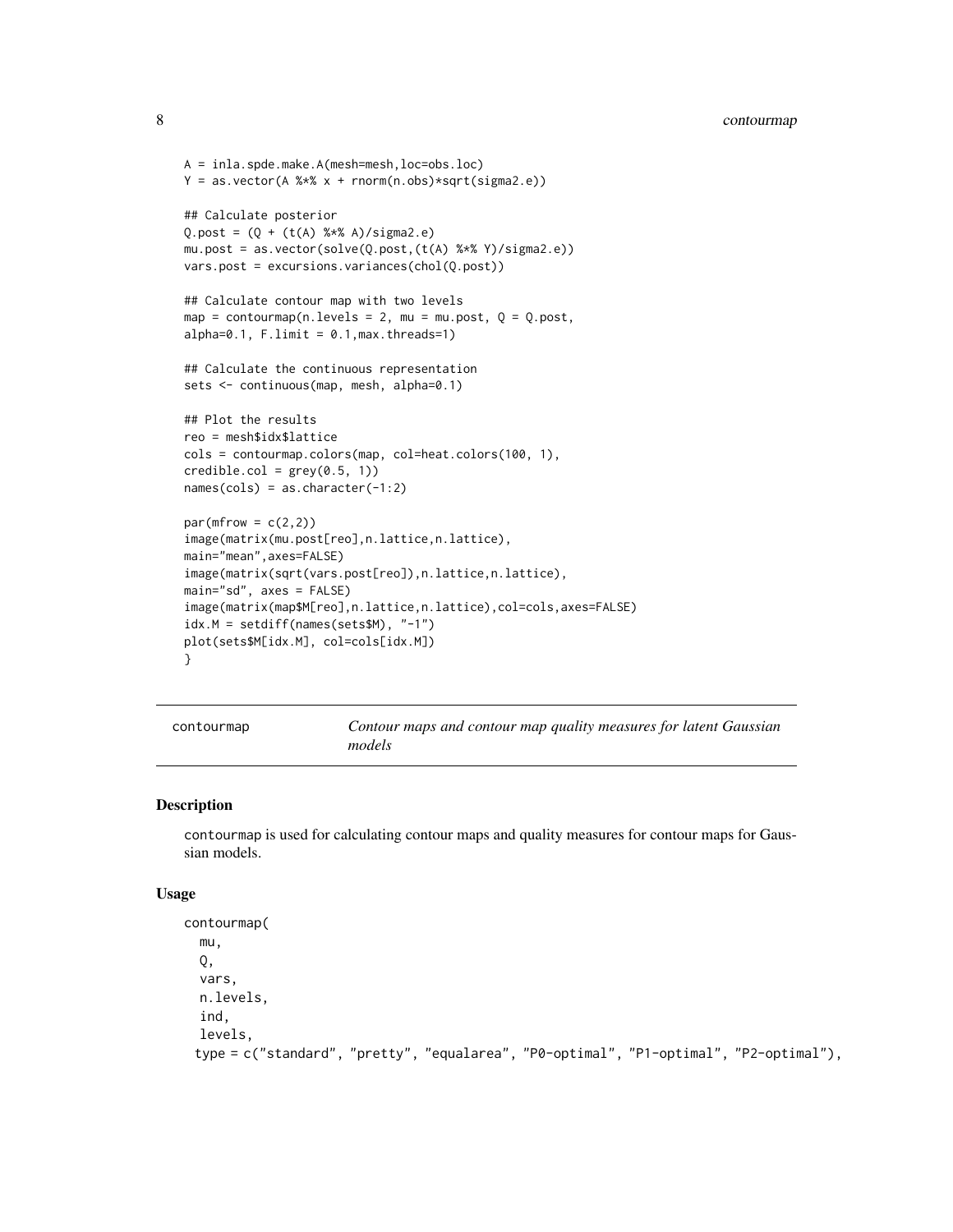### contourmap 9

```
compute = list(F = TRUE, measures = NULL),use.marginals = TRUE,
 alpha,
 F.limit,
 n.iter = 10000,
 verbose = FALSE,
 max.threads = 0,seed = NULL
\mathcal{L}
```

| mu            | Expectation vector.                                                                                                                                                                        |
|---------------|--------------------------------------------------------------------------------------------------------------------------------------------------------------------------------------------|
| Q             | Precision matrix.                                                                                                                                                                          |
| vars          | Precomputed marginal variances (optional).                                                                                                                                                 |
| n.levels      | Number of levels in contour map.                                                                                                                                                           |
| ind           | Indices of the nodes that should be analyzed (optional).                                                                                                                                   |
| levels        | Levels to use in contour map.                                                                                                                                                              |
| type          | Type of contour map. One of:                                                                                                                                                               |
|               | • 'standard' Equidistant levels between smallest and largest value of the pos-<br>terior mean (default).                                                                                   |
|               | • 'pretty' Equally spaced 'round' values which cover the range of the values<br>in the posterior mean.                                                                                     |
|               | • 'equalarea' Levels such that different spatial regions are approximately<br>equal in size.                                                                                               |
|               | • 'P0-optimal' Levels chosen to maximize the P0 measure.                                                                                                                                   |
|               | • 'P1-optimal' Levels chosen to maximize the P1 measure.                                                                                                                                   |
|               | • 'P2-optimal' Levels chosen to maximize the P2 measure.                                                                                                                                   |
| compute       | A list with quality indices to compute                                                                                                                                                     |
|               | • 'F': TRUE/FALSE indicating whether the contour map function should be<br>computed (default TRUE).                                                                                        |
|               | • 'measures': A list with the quality measures to compute ("P0", "P1", "P2")<br>or corresponding bounds based only on the marginal probabilities ("P0-<br>bound", "P1-bound", "P2-bound"). |
| use.marginals | Only marginal distributions are used when finding P-optimal maps (default TRUE).                                                                                                           |
| alpha         | Maximal error probability in contour map function (default=1).                                                                                                                             |
| F.limit       | The limit value for the computation of the F function. F is set to NA for all<br>nodes where $F<1$ -F.limit. Default is F.limit = alpha.                                                   |
| n.iter        | Number or iterations in the MC sampler that is used for calculating the quantities<br>in compute. The default value is 10000.                                                              |
| verbose       | Set to TRUE for verbose mode (optional).                                                                                                                                                   |
| max.threads   | Decides the number of threads the program can use. Set to 0 for using the<br>maximum number of threads allowed by the system (default).                                                    |
| seed          | Random seed (optional).                                                                                                                                                                    |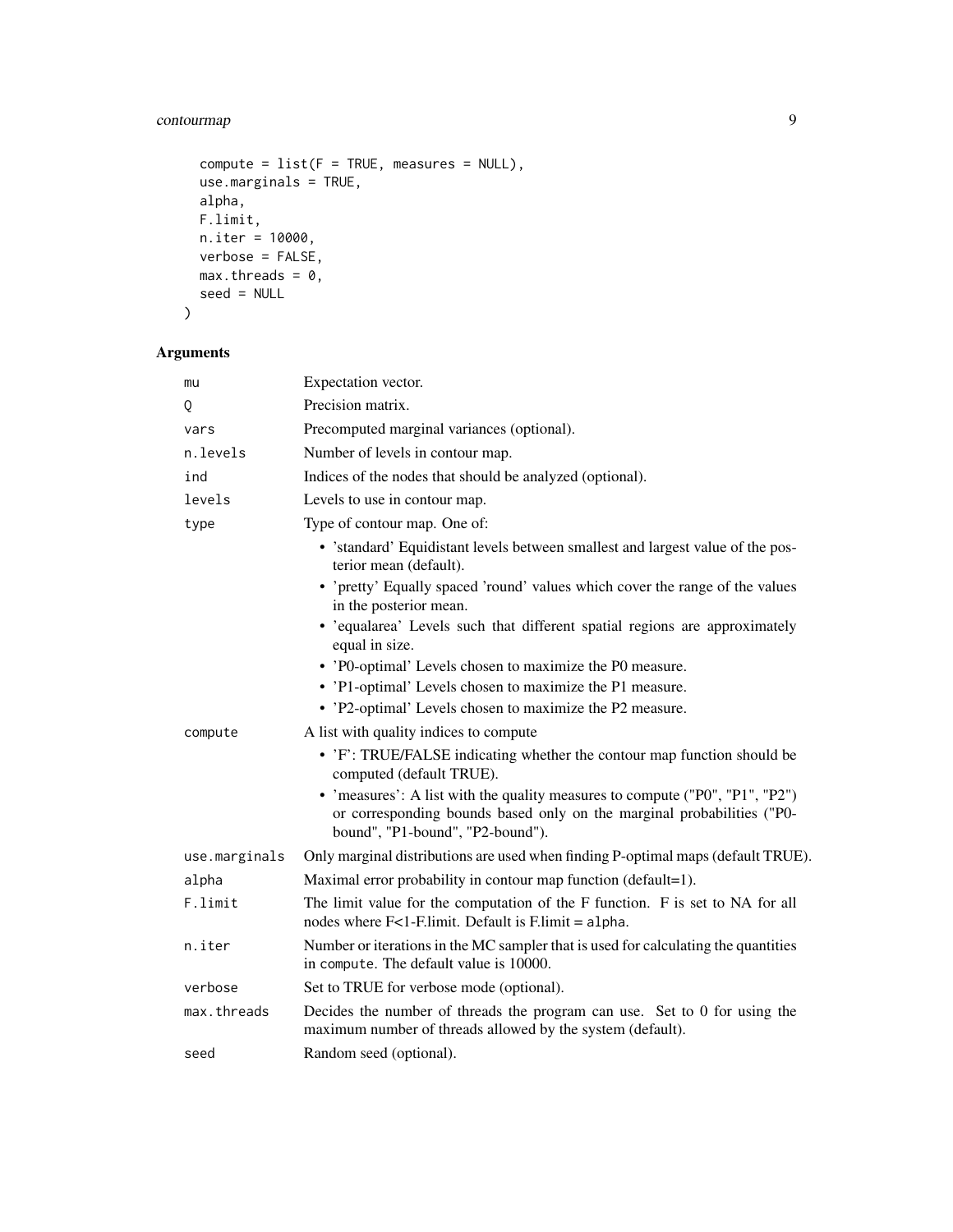### <span id="page-9-0"></span>Details

The Gaussian model is specified using the mean mu and the precision matrix Q. The contour map is then computed for the mean, using either the contour levels specified in levels, or n.levels contours that are placed according to the argument type.

A number of quality measures can be computed based based on the specified contour map and the Gaussian distribution. What should be computed is specified using the compute argument. For details on these quanties, see the reference below.

#### Value

contourmap returns an object of class "excurobj". This is a list that can contains the following arguments:

| u                       | Contour levels used in the contour map.                                                                                          |  |
|-------------------------|----------------------------------------------------------------------------------------------------------------------------------|--|
| n.levels                | The number of contours used.                                                                                                     |  |
| u.e                     | The values associated with the level sets G k.                                                                                   |  |
| G                       | A vector which shows which of the level sets $G_k$ each node belongs to.                                                         |  |
| map                     | Representation of the contour map with map[i]=u.e[k] if i is in $G_k$ .                                                          |  |
| F                       | The contour map function (if computed).                                                                                          |  |
| М                       | Contour avoiding sets (if F is computed). $M = -1$ for all non-significant nodes<br>and $M = k$ for nodes that belong to $M_k$ . |  |
| P0/P1/P2                | Calculated quality measures (if computed).                                                                                       |  |
| P0bound/P1bound/P2bound |                                                                                                                                  |  |
|                         | Calculated upper bounds quality measures (if computed).                                                                          |  |
| meta                    | A list containing various information about the calculation.                                                                     |  |

### Author(s)

David Bolin <davidbolin@gmail.com>

### References

Bolin, D. and Lindgren, F. (2017) *Quantifying the uncertainty of contour maps*, Journal of Computational and Graphical Statistics, vol 26, no 3, pp 513-524.

Bolin, D. and Lindgren, F. (2018), *Calculating Probabilistic Excursion Sets and Related Quantities Using excursions*, Journal of Statistical Software, vol 86, no 1, pp 1-20.

### See Also

[contourmap.inla](#page-11-1), [contourmap.mc](#page-14-1), [contourmap.colors](#page-10-1)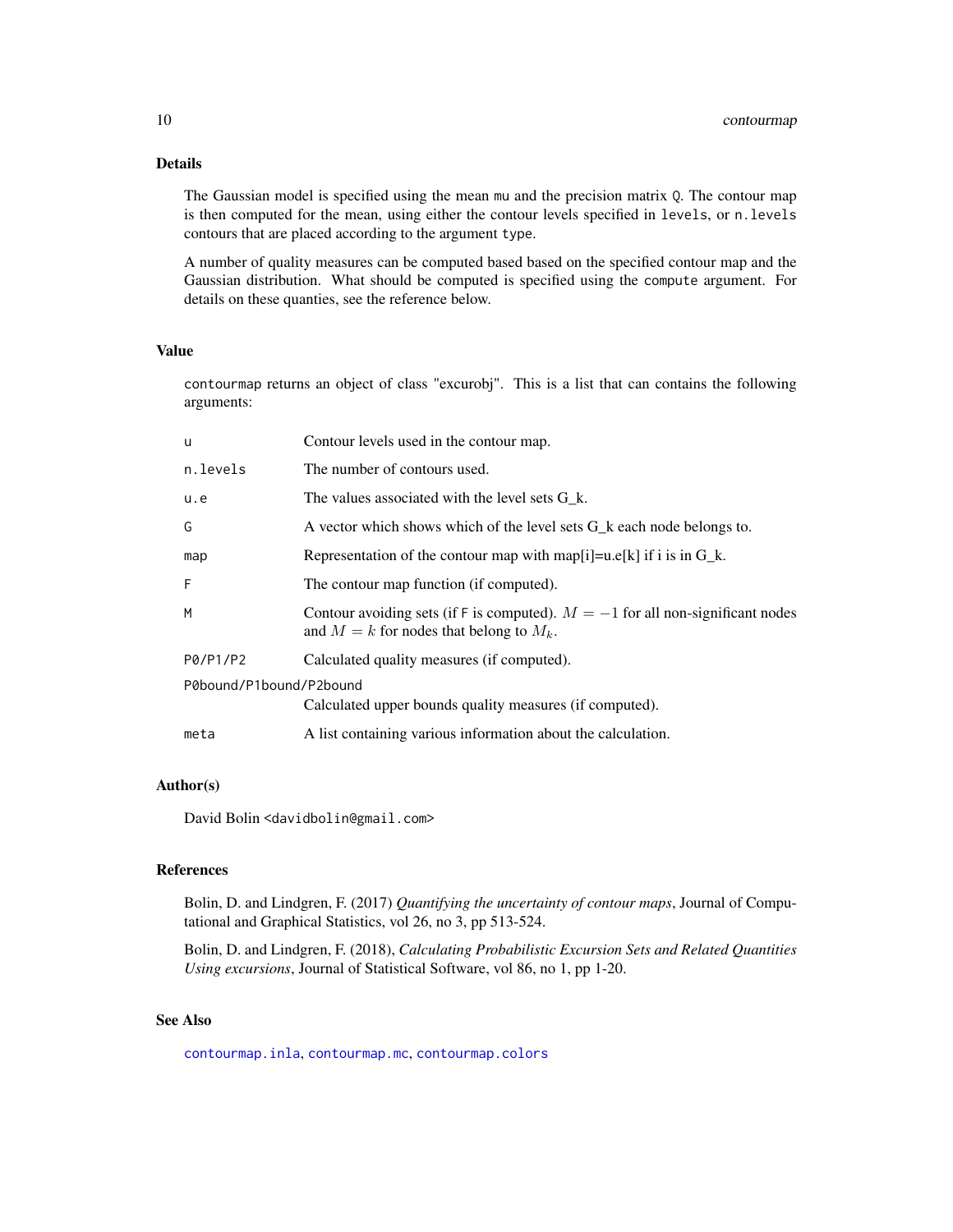### <span id="page-10-0"></span>contourmap.colors 11

### Examples

```
n = 10Q = Matrix(toeplitz(c(1, -0.5, rep(0, n-2))))mu = seq(-5, 5, length=n)lp \leftarrow \text{contourmap}(mu, Q, n. levels = 2,compute=list(F=FALSE, measures = c("P1","P2")),
                  max.threads=1)
#Plot the contourmap
plot(lp$map)
#Display the quality measures
cat(c(lp$P1,lp$P2))
```
<span id="page-10-1"></span>contourmap.colors *Define a color map for displaying contour maps.*

### Description

contourmap.colors calculates suitable colours for displaying contour maps.

### Usage

contourmap.colors(lp, zlim, col, credible.col)

### Arguments

| 1 <sub>p</sub> | A contourmap calculated by contourmap, contourmap. inla, or contourmap. mo                                                          |
|----------------|-------------------------------------------------------------------------------------------------------------------------------------|
| zlim           | The range that should be used (optional). The default is the range of the mean<br>value function used when creating the contourmap. |
| col            | The colormap that the colours should be taken from.                                                                                 |
| credible.col   | The color that should be used for displaying the credible regions for the contour<br>curves (optional).                             |

### Value

A color map.

### Author(s)

David Bolin <davidbolin@gmail.com>

```
n = 10Q = Matrix(toeplitz(c(1, -0.5, rep(0, n-2))))map \le - contourmap(mu = seq(-5, 5, length=n), Q, n. levels = 2,
                   compute=list(F=FALSE),max.threads=1)
cols = contourmap.colors(map, col=heat.colors(100, 1),
                           \text{credible}.\text{col} = \text{grey}(0.5, 1)
```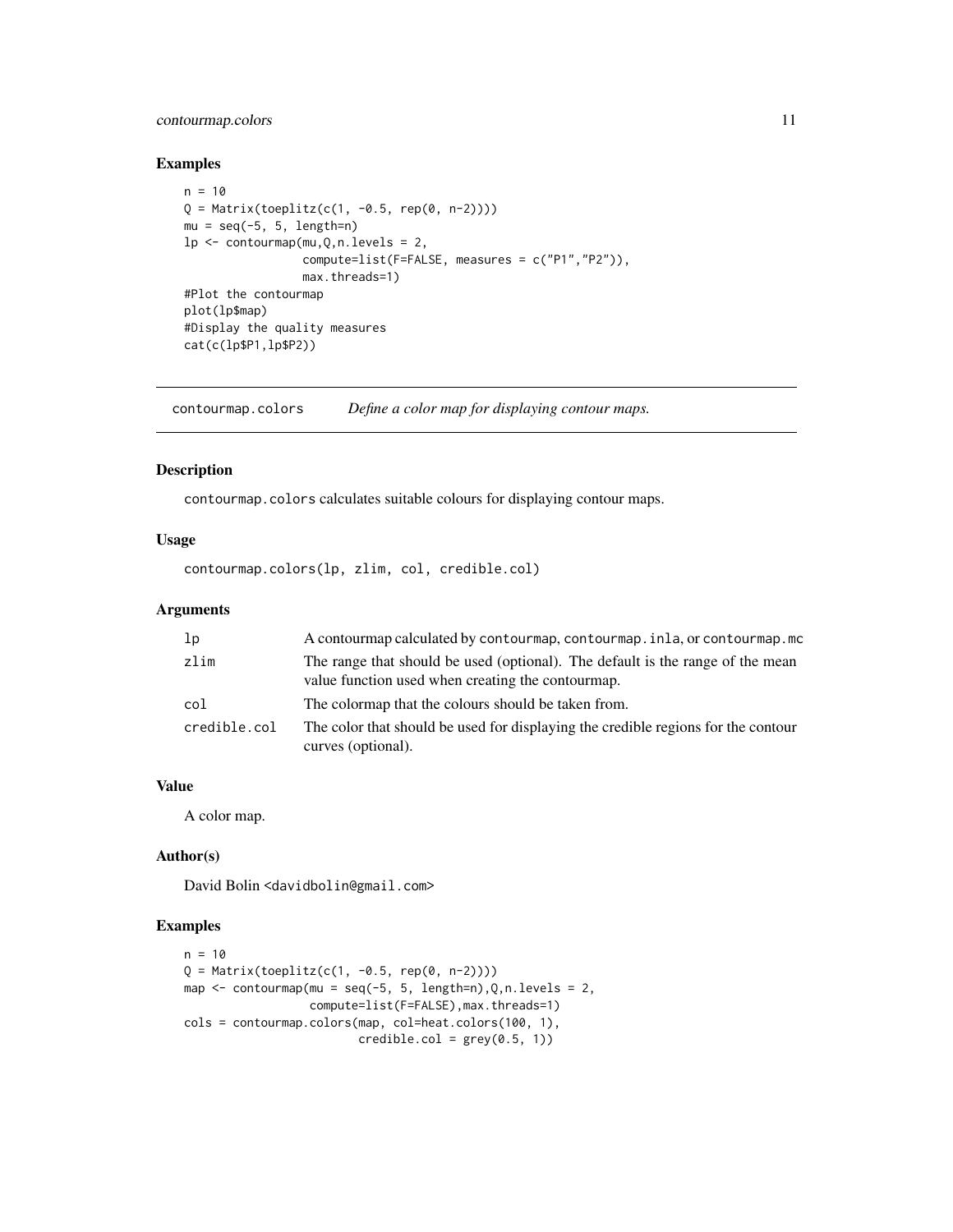<span id="page-11-1"></span><span id="page-11-0"></span>

### Description

An interface to the contourmap function for latent Gaussian models calculated using the INLA method.

### Usage

```
contourmap.inla(
  result.inla,
  stack,
 name = NULL,
  tag = NULL,\text{method} = "QC",n.levels,
  type = c("standard", "pretty", "equalarea"),
  compute = list(F = TRUE, measures = NULL),alpha,
 F.limit,
 n.iter = 10000,
 verbose = FALSE,
 max.threads = 0,seed = NULL,
  ind,
  ...
)
```

| result.inla | Result object from INLA call.                                                                                                                                                    |
|-------------|----------------------------------------------------------------------------------------------------------------------------------------------------------------------------------|
| stack       | The stack object used in the INLA call.                                                                                                                                          |
| name        | The name of the component for which to do the calculation. This argument<br>should only be used if a stack object is not provided, use the tag argument oth-<br>erwise.          |
| tag         | The tag of the component in the stack for which to do the calculation. This ar-<br>gument should only be used if a stack object is provided, use the name argument<br>otherwise. |
| method      | Method for handeling the latent Gaussian structure. Currently only Empirical<br>Bayes (EB) and Quantile corrections (QC) are supported.                                          |
| n.levels    | Number of levels in contour map.                                                                                                                                                 |
| type        | Type of contour map. One of:                                                                                                                                                     |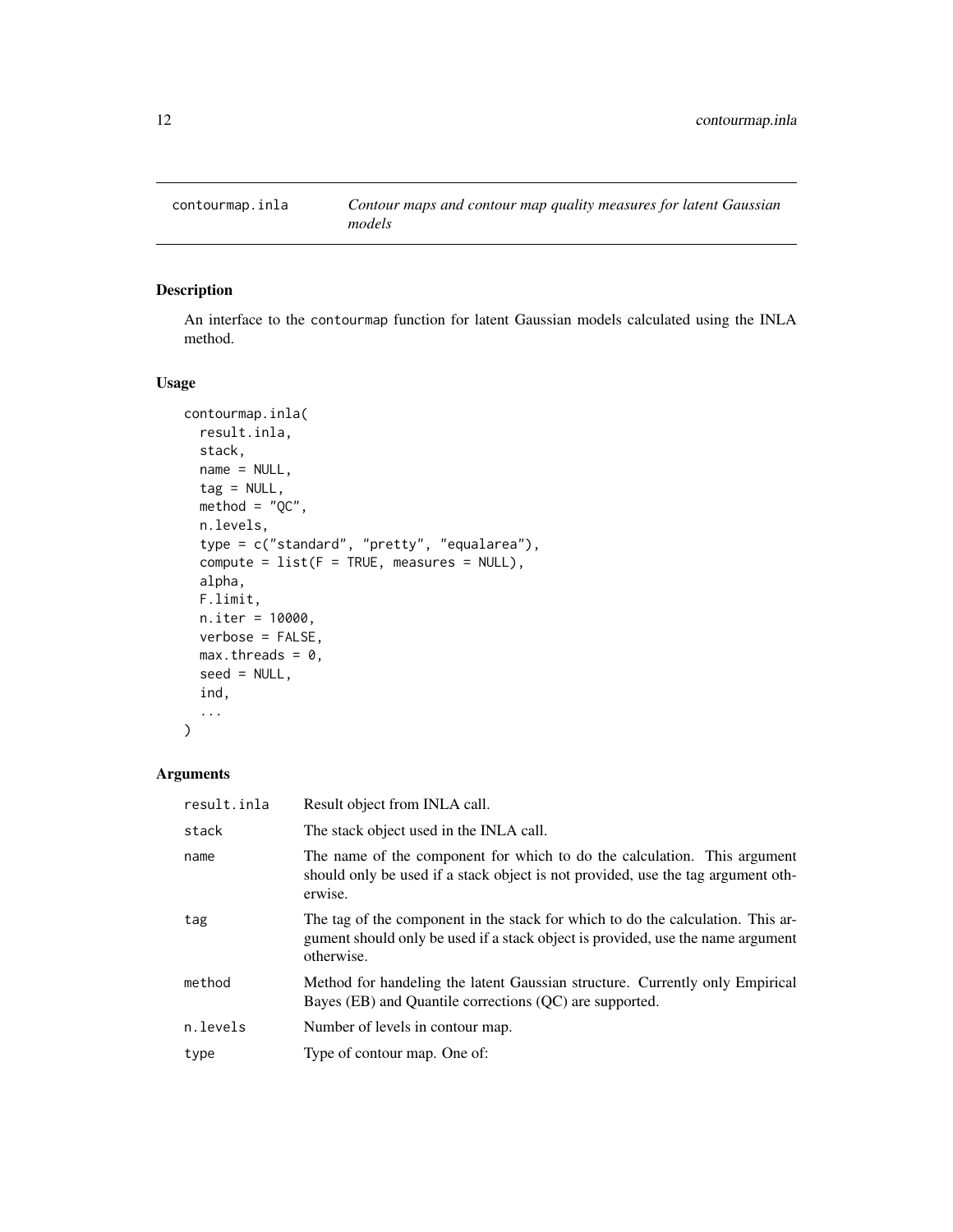|             | • 'standard' Equidistant levels between smallest and largest value of the pos-<br>terior mean (default).                                                                                  |
|-------------|-------------------------------------------------------------------------------------------------------------------------------------------------------------------------------------------|
|             | • 'pretty' Equally spaced 'round' values which cover the range of the values<br>in the posterior mean.                                                                                    |
|             | · 'equalarea' Levels such that different spatial regions are approximately<br>equal in size.                                                                                              |
| compute     | A list with quality indices to compute                                                                                                                                                    |
|             | • 'F': TRUE/FALSE indicating whether the contour map function should be<br>computed (default TRUE)                                                                                        |
|             | • 'measures': A list with the quality measures to compute ("P0", "P1", "P2")<br>or corresponding bounds based only on the marginal probabilities ("P0-<br>bound", "P1-bound", "P2-bound") |
| alpha       | Maximal error probability in contour map function $(\text{default}=1)$                                                                                                                    |
| F.limit     | The limit value for the computation of the F function. F is set to NA for all<br>nodes where $F<1$ -F.limit. Default is F.limit = alpha.                                                  |
| n.iter      | Number or iterations in the MC sampler that is used for calculating the quantities<br>in compute. The default value is 10000.                                                             |
| verbose     | Set to TRUE for verbose mode (optional)                                                                                                                                                   |
| max.threads | Decides the number of threads the program can use. Set to 0 for using the<br>maximum number of threads allowed by the system (default).                                                   |
| seed        | Random seed (optional).                                                                                                                                                                   |
| ind         | If only a part of a component should be used in the calculations, this argument<br>specifies the indices for that part (optional).                                                        |
| .           | Additional arguments to the contour map function. See the documentation for<br>contourmap for details.                                                                                    |

### Details

The INLA approximation of the quantity of interest is in general a weighted sum of Gaussian distributions with different parameters. If method = 'EB' is used, then the contour map is computed for the mean of the component in the weighted sum that has parameters with the highest likelihood. If on the other hand method='QC', then the contour map is computed for the posterior mean reported by INLA. If the EB method also is used in INLA, then this reported posterior mean is equal to the mean of the component with the highest likelihood. Therefore, method='EB' is appropriate if the EB method also is used in INLA, but method='QC' should be used in general.

The n.levels contours in the contour map are are placed according to the argument type. A number of quality measures can be computed based based on the specified contour map and the distribution of the component of interest. What should be computed is specified using the compute argument. For details on these quanties, see the reference below.

#### Value

contourmap.inla returns an object of class "excurobj" with the same elements as returned by contourmap.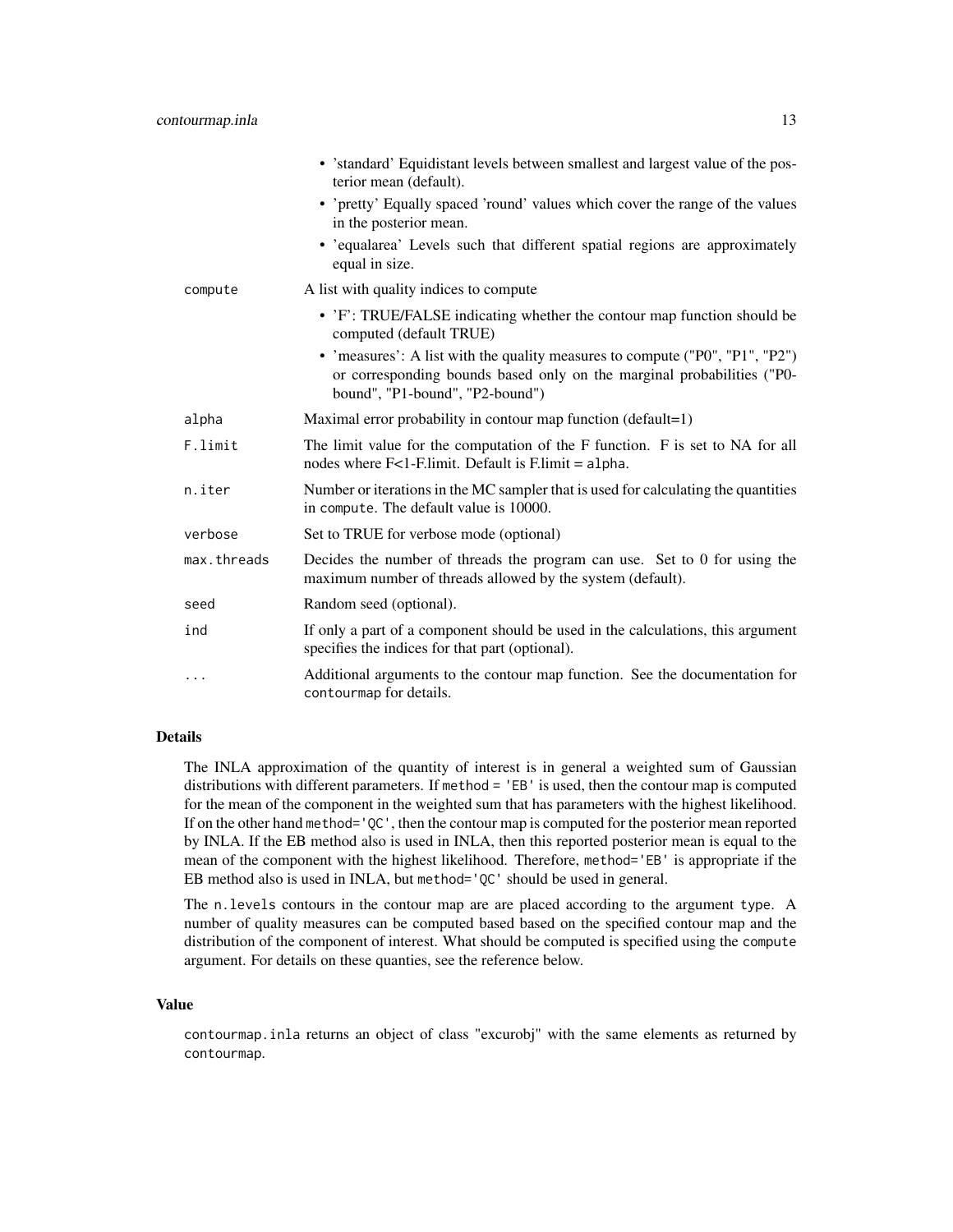<span id="page-13-0"></span>**Note** 

This function requires the INLA package, which is not a CRAN package. See [http://www.r-inla.](http://www.r-inla.org/download) [org/download](http://www.r-inla.org/download) for easy installation instructions.

### Author(s)

David Bolin <davidbolin@gmail.com>

#### References

Bolin, D. and Lindgren, F. (2017) *Quantifying the uncertainty of contour maps*, Journal of Computational and Graphical Statistics, 26:3, 513-524.

Bolin, D. and Lindgren, F. (2018), *Calculating Probabilistic Excursion Sets and Related Quantities Using excursions*, Journal of Statistical Software, vol 86, no 1, pp 1-20.

#### See Also

[contourmap](#page-7-1), [contourmap.mc](#page-14-1), [contourmap.colors](#page-10-1)

```
if (require.nowarnings("INLA")) {
#Generate mesh and SPDE model
n.lattice <- 10 # increase for more interesting, but slower, examples
x \leq -\text{seq}(\text{from} = \emptyset, \text{to} = 10, \text{length.out} = \text{n}.\text{lattice})lattice \le inla.mesh.lattice(x = x, y = x)
mesh <- inla.mesh.create(lattice = lattice, extend = FALSE, refine = FALSE)
spde <- inla.spde2.matern(mesh, alpha = 2)
#Generate an artificial sample
sigma2.e = 0.01n.obs=100
obs.loc = cbind(runif(n.obs)*diff(range(x))+min(x),runif(n.obs)*diff(range(x))+min(x))
Q = inla.\text{spde2.} precision(spde, theta=c(log(sqrt(0.5)), log(sqrt(1))))
x = inla.gsample(Q=Q)A = inla.spde.make.A(mesh=mesh,loc=obs.loc)
Y = as.vector(A %*X x + rnorm(n.obs) * sqrt(sigma2.e))## Estimate the parameters using INLA
mesh.index = inla.spde.make.index(name="field",n.spde=spde$n.spde)
ef = list(c(mesh.index,list(Intercept=1)))
s.obs = inla.stack(data=list(y=Y), A=list(A), effects=ef, tag="obs")
s.pre = inla.stack(data=list(y=NA), A=list(1), effects=ef,tag="pred")
stack = inla.stack(s.obs,s.pre)
formula = y \sim -1 + Intercept + f(field, model=spde)
result = inla(formula=formula, family="normal", data = inla.stack.data(stack),
             control.predictor=list(A=inla.stack.A(stack),compute=TRUE),
             control.compute = list(config = TRUE),
             num.threads = 1)
```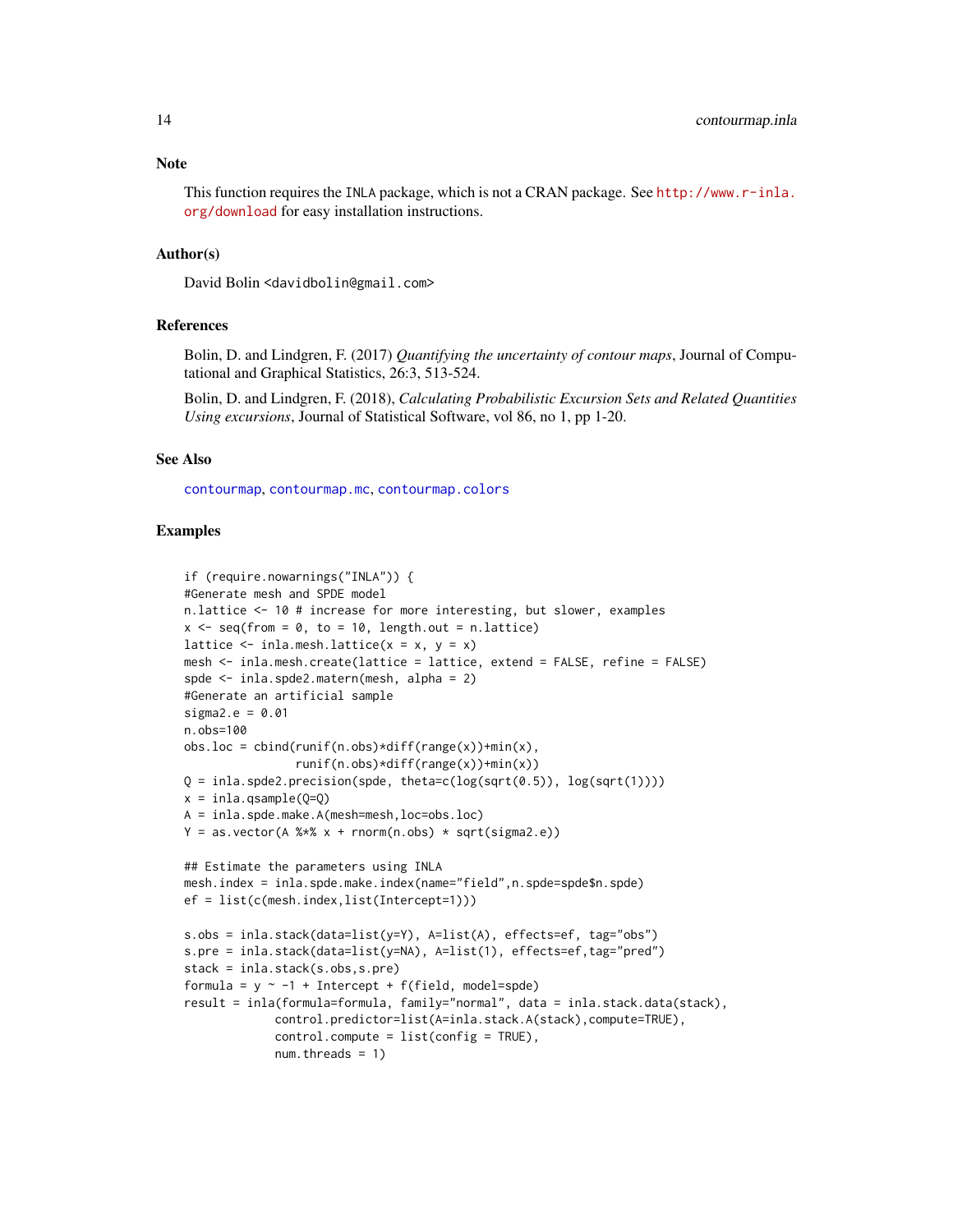```
## Calculate contour map with two levels
map = contourmap.inla(result, stack = stack, tag = 'pred',
                      n. levels = 2, alpha=0.1, F. limit = 0.1,max.threads = 1)
## Plot the results
cols = contourmap.colors(map, col=heat.colors(100, 1),
                         \text{credible}.\text{col} = \text{grey}(0.5, 1)image(matrix(map$M[mesh$idx$lattice], n.lattice, n.lattice), col = cols)
}
```
<span id="page-14-1"></span>

| contourmap.mc | Contour maps and contour map quality measures using Monte Carlo |
|---------------|-----------------------------------------------------------------|
|               | samples                                                         |

### Description

contourmap.mc is used for calculating contour maps and quality measures for contour maps based on Monte Carlo samples of a model.

### Usage

```
contourmap.mc(
  samples,
  n.levels,
  ind,
  levels,
  type = c("standard", "equalarea", "P0-optimal", "P1-optimal", "P2-optimal"),
  compute = list(F = TRUE, measures = NULL),alpha,
  verbose = FALSE
\mathcal{L}
```

| samples  | Matrix with model Monte Carlo samples. Each column contains a sample of the<br>model.                    |
|----------|----------------------------------------------------------------------------------------------------------|
| n.levels | Number of levels in contour map.                                                                         |
| ind      | Indices of the nodes that should be analyzed (optional).                                                 |
| levels   | Levels to use in contour map.                                                                            |
| type     | Type of contour map. One of:                                                                             |
|          | • 'standard' Equidistant levels between smallest and largest value of the pos-<br>terior mean (default). |
|          | • 'pretty' Equally spaced 'round' values which cover the range of the values<br>in the posterior mean.   |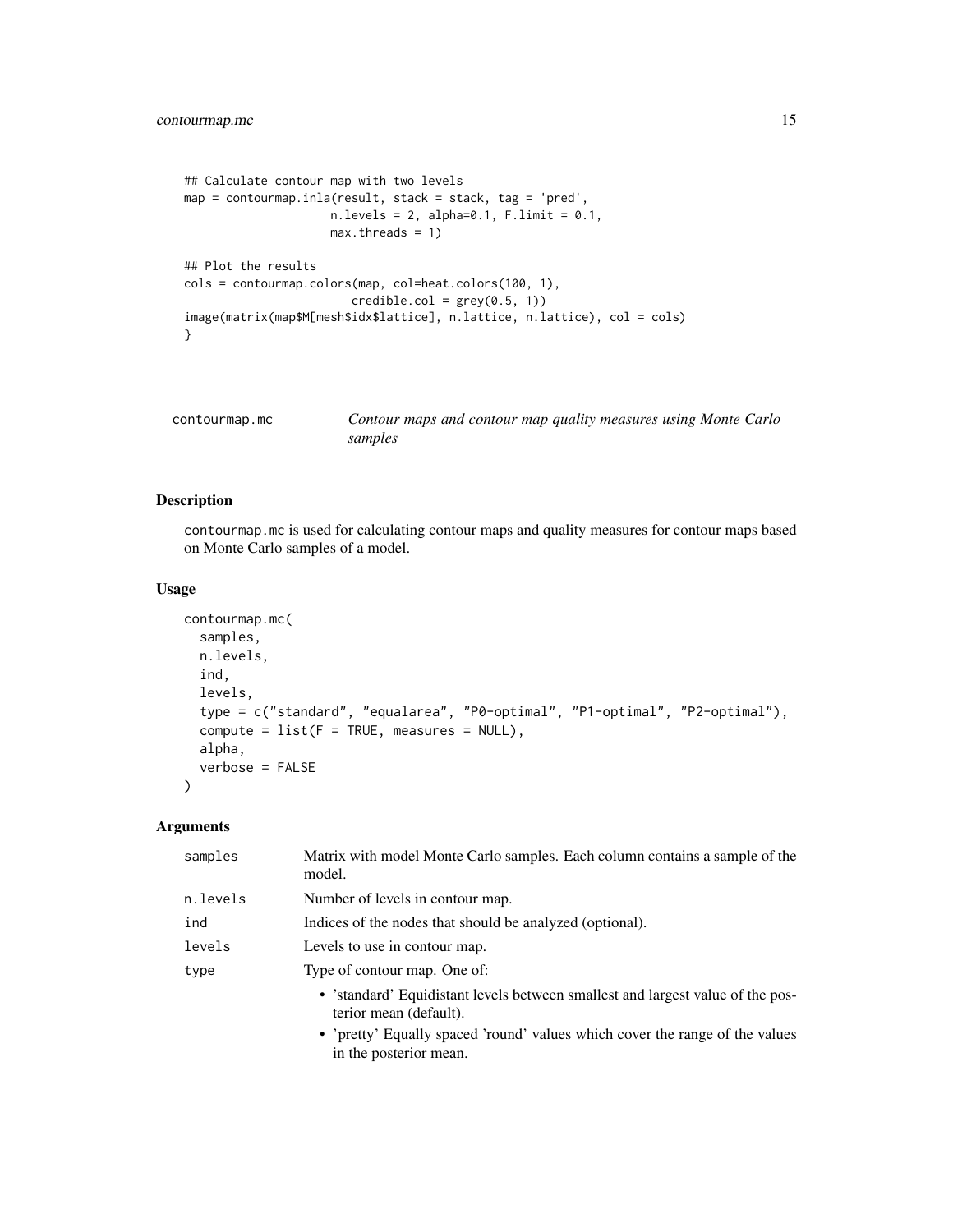<span id="page-15-0"></span>

|         | • 'equalarea' Levels such that different spatial regions are approximately<br>equal in size.<br>• 'P0-optimal' Levels chosen to maximize the P0 measure.<br>• 'P1-optimal' Levels chosen to maximize the P1 measure.<br>• 'P2-optimal' Levels chosen to maximize the P2 measure. |
|---------|----------------------------------------------------------------------------------------------------------------------------------------------------------------------------------------------------------------------------------------------------------------------------------|
| compute | A list with quality indices to compute<br>• 'F': TRUE/FALSE indicating whether the contour map function should be<br>computed (default TRUE).                                                                                                                                    |
|         | • 'measures': A list with the quality measures to compute ("P0", "P1", "P2")<br>or corresponding bounds based only on the marginal probabilities ("P0-<br>bound", "P1-bound", "P2-bound").                                                                                       |
| alpha   | Maximal error probability in contour map function (default=0.1).                                                                                                                                                                                                                 |
| verbose | Set to TRUE for verbose mode (optional).                                                                                                                                                                                                                                         |

#### Details

The contour map is computed for the empirical mean of the samples. See [contourmap](#page-7-1) and [contourmap.inla](#page-11-1) for further details.

### Value

contourmap returns an object of class "excurobj". This is a list that can contains the following arguments:

| u                       | Contour levels used in the contour map.                                                                                          |  |
|-------------------------|----------------------------------------------------------------------------------------------------------------------------------|--|
| n.levels                | The number of contours used.                                                                                                     |  |
| u.e                     | The values associated with the level sets G k.                                                                                   |  |
| G                       | A vector which shows which of the level sets $G_k$ each node belongs to.                                                         |  |
| map                     | Representation of the contour map with map $[i] = u.e[k]$ if i is in G k.                                                        |  |
| F                       | The contour map function (if computed).                                                                                          |  |
| M                       | Contour avoiding sets (if F is computed). $M = -1$ for all non-significant nodes<br>and $M = k$ for nodes that belong to $M_k$ . |  |
| P0/P1/P2                | Calculated quality measures (if computed).                                                                                       |  |
| P0bound/P1bound/P2bound |                                                                                                                                  |  |
|                         | Calculated upper bounds quality measures (if computed).                                                                          |  |
| meta                    | A list containing various information about the calculation.                                                                     |  |

#### Author(s)

David Bolin <davidbolin@gmail.com>

### References

Bolin, D. and Lindgren, F. (2017) *Quantifying the uncertainty of contour maps*, Journal of Computational and Graphical Statistics, 26:3, 513-524.

Bolin, D. and Lindgren, F. (2018), *Calculating Probabilistic Excursion Sets and Related Quantities Using excursions*, Journal of Statistical Software, 86(5), 1–20.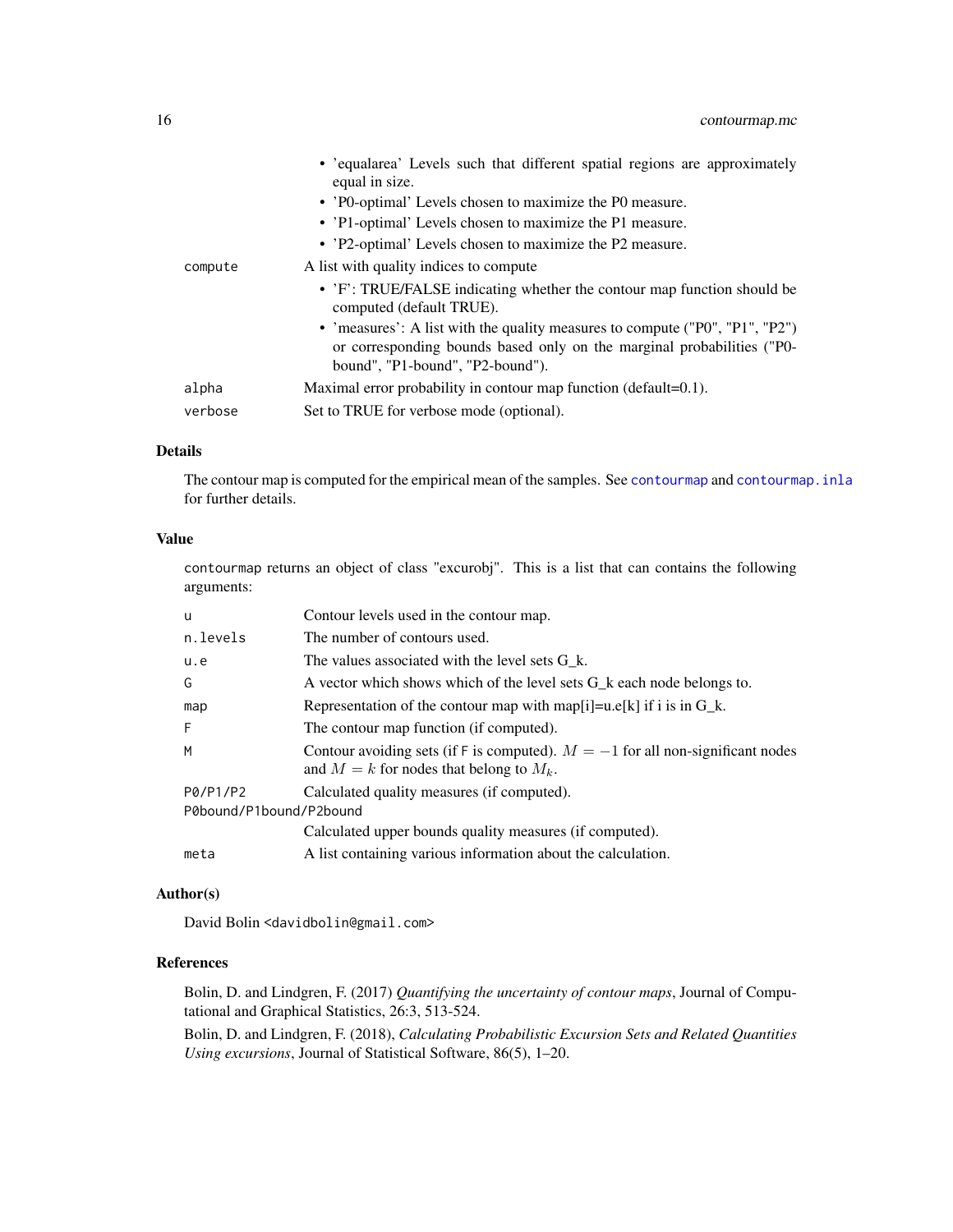### <span id="page-16-0"></span>excursions.inla 17

### See Also

[contourmap](#page-7-1), [contourmap.inla](#page-11-1), [contourmap.colors](#page-10-1)

### Examples

```
n = 100
Q = Matrix(toeplitz(c(1, -0.5, rep(0, n-2))))mu = seq(-5, 5, length=n)## Sample the model 100 times (increase for better estimate)
X = mu + solve(chol(Q), matrix(rnorm(n=n*100), nrow=n, ncol=100))lp \leftarrow contourmap.mc(X,n.levels = 2, compute-list(F=FALSE, measures = c("P1", "P2"))#plot contourmap
plot(lp$map)
#display quality measures
c(lp$P1,lp$P2)
```
<span id="page-16-1"></span>

| excursions.inla | Excursion sets and contour credible regions for latent Gaussian mod- |
|-----------------|----------------------------------------------------------------------|
|                 | els                                                                  |

### Description

Excursion sets and contour credible regions for latent Gaussian models calculated using the INLA method.

#### Usage

```
excursions.inla(
  result.inla,
  stack,
  name = NULL,
  tag = NULL,ind = NULL,method,
  alpha = 1,
  F.limit,
  u,
 u.link = FALSE,
  type,
 n.iter = 10000,
 verbose = 0,
 max.threads = 0,seed = NULL
)
```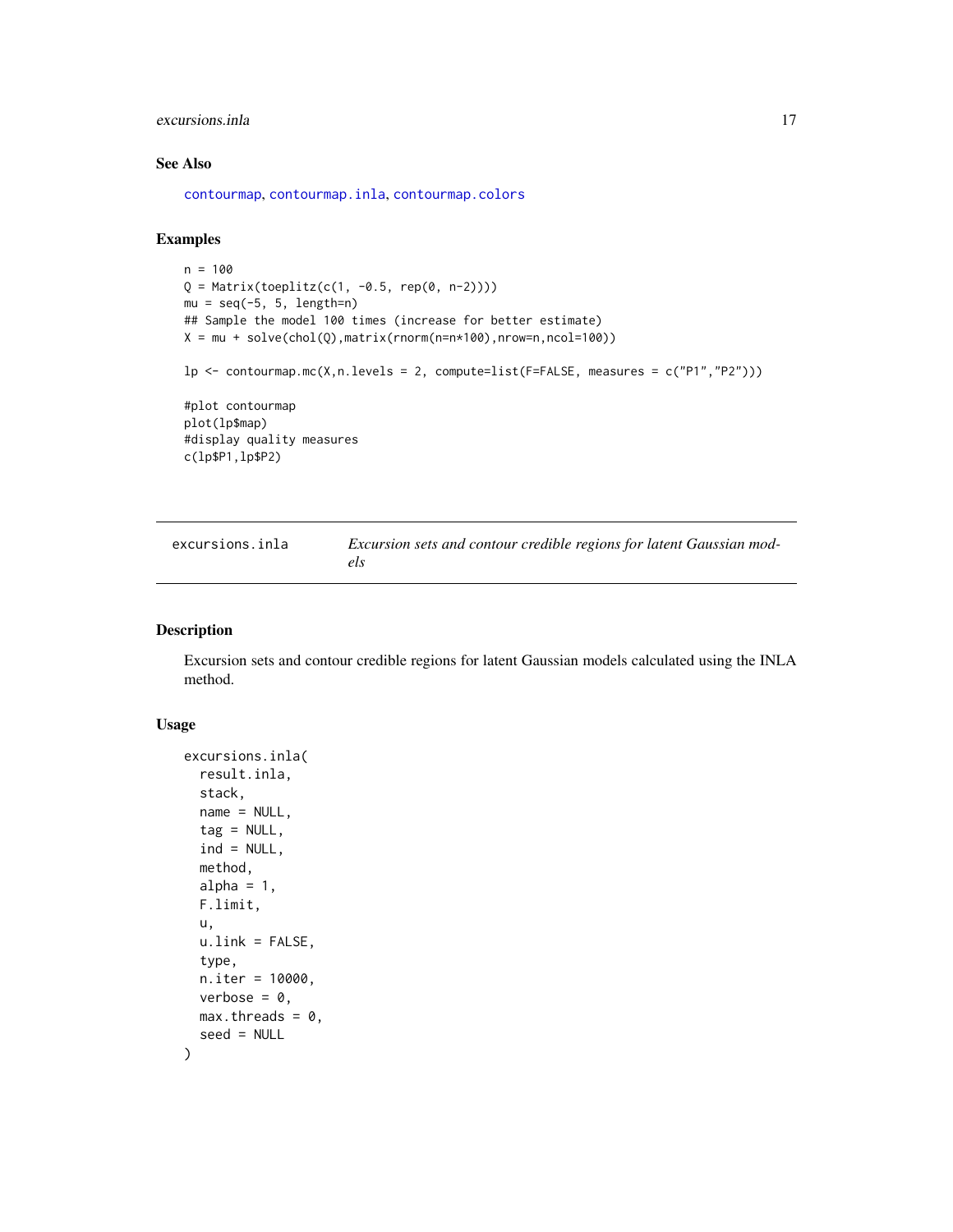### Arguments

| result.inla | Result object from INLA call.                                                                                                                                                                                                  |
|-------------|--------------------------------------------------------------------------------------------------------------------------------------------------------------------------------------------------------------------------------|
| stack       | The stack object used in the INLA call.                                                                                                                                                                                        |
| name        | The name of the component for which to do the calculation. This argument<br>should only be used if a stack object is not provided, use the tag argument oth-<br>erwise.                                                        |
| tag         | The tag of the component in the stack for which to do the calculation. This ar-<br>gument should only be used if a stack object is provided, use the name argument<br>otherwise.                                               |
| ind         | If only a part of a component should be used in the calculations, this argument<br>specifies the indices for that part.                                                                                                        |
| method      | Method for handeling the latent Gaussian structure:                                                                                                                                                                            |
|             | • 'EB' Empirical Bayes<br>• 'QC' Quantile correction<br>• 'NI' Numerical integration<br>• 'NIQC' Numerical integration with quantile correction<br>• 'iNIQC' Improved integration with quantle correction                      |
| alpha       | Error probability for the excursion set of interest. The default value is 1.                                                                                                                                                   |
| F.limit     | Error probability for when to stop the calculation of the excursion function. The<br>default value is alpha, and the value cannot be smaller than alpha. A smaller<br>value of F. limit results in asmaller compontation time. |
| u           | Excursion or contour level.                                                                                                                                                                                                    |
| u.link      | If u.link is TRUE, u is assumed to be in the scale of the data and is then trans-<br>formed to the scale of the linear predictor (default FALSE).                                                                              |
| type        | Type of region:                                                                                                                                                                                                                |
|             | • '>' positive excursions                                                                                                                                                                                                      |
|             | $\cdot$ $\cdot$ $\cdot$ negative excursions                                                                                                                                                                                    |
|             | $\cdot$ '!=' contour avoiding function                                                                                                                                                                                         |
|             | $\bullet$ '=' contour credibility function                                                                                                                                                                                     |
| n.iter      | Number or iterations in the MC sampler that is used for approximating proba-<br>bilities. The default value is 10000.                                                                                                          |
| verbose     | Set to TRUE for verbose mode (optional).                                                                                                                                                                                       |
| max.threads | Decides the number of threads the program can use. Set to 0 for using the<br>maximum number of threads allowed by the system (default).                                                                                        |
| seed        | Random seed (optional).                                                                                                                                                                                                        |

### Details

The different methods for handling the latent Gaussian structure are listed in order of accuracy and computational cost. The EB method is the simplest and is based on a Gaussian approximation of the posterior of the quantity of interest. The QC method uses the same Gaussian approximation but improves the accuracy by modifying the limits in the integrals that are computed in order to find the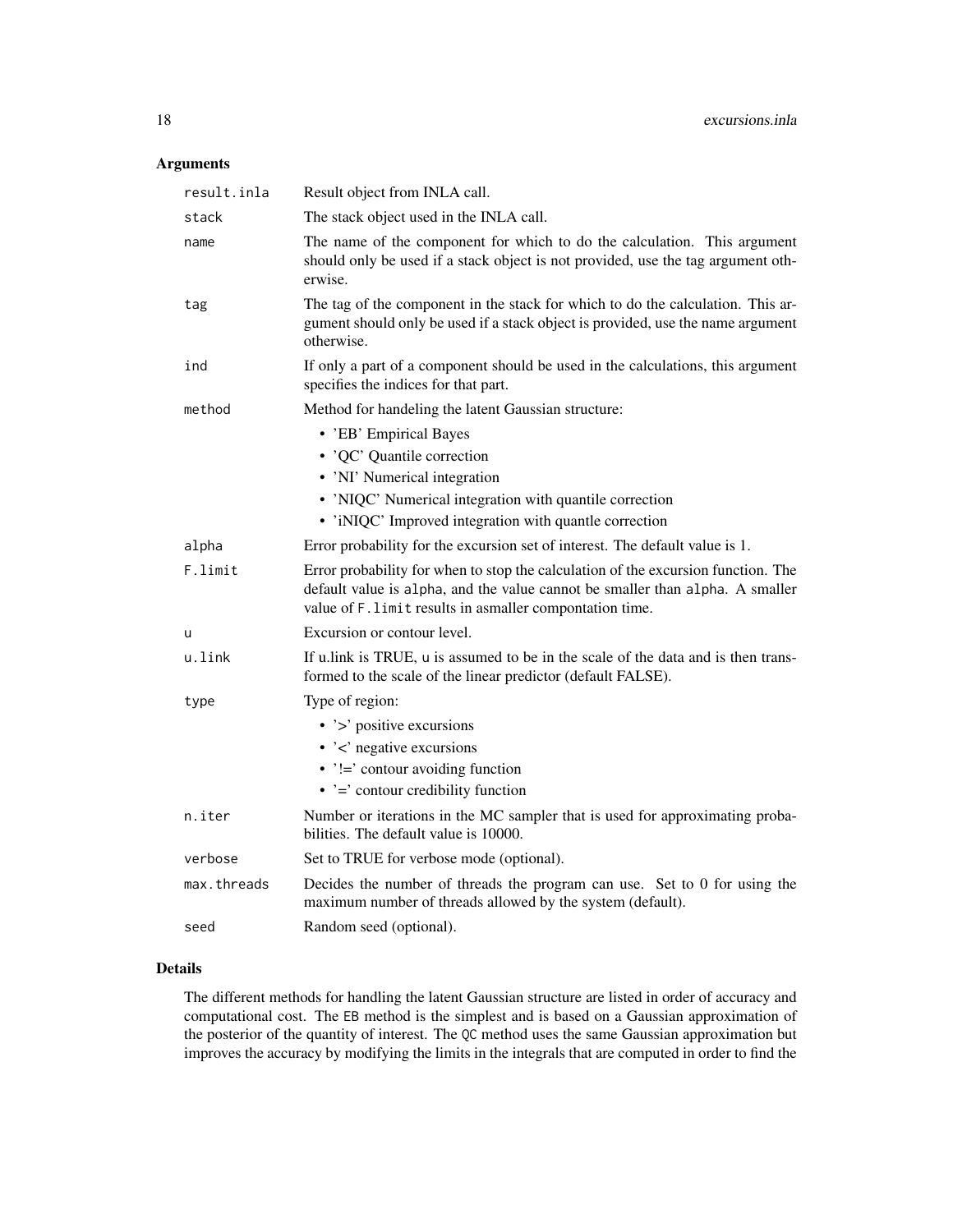#### <span id="page-18-0"></span>excursions.inla 19

region. The other three methods are intended for Bayesian models where the posterior distribution for the quantity of interest is obtained by integrating over the parameters in the model. The NI method approximates this integration in the same way as is done in INLA, and the NIQC and iNIQC methods combine this apprximation with the QC method for improved accuracy.

If the main purpose of the analysis is to construct excursion or contour sets for low values of alpha, we recommend using QC for problems with Gaussian likelihoods and NIQC for problems with non-Gaussian likelihoods. The reason for this is that the more accurate methods also have higher computational costs.

### Value

excursions.inla returns an object of class "excurobj". This is a list that contains the following arguments:

| E    | Excursion set, contour credible region, or contour avoiding set                                                                                                                                                                                                                             |
|------|---------------------------------------------------------------------------------------------------------------------------------------------------------------------------------------------------------------------------------------------------------------------------------------------|
| F    | The excursion function corresponding to the set E calculated for values up to<br>F.limit                                                                                                                                                                                                    |
| G    | Contour map set. $G = 1$ for all nodes where the $mu > u$ .                                                                                                                                                                                                                                 |
| M    | Contour avoiding set. $M = -1$ for all non-significant nodes. $M = 0$ for nodes<br>where the process is significantly below u and $M = 1$ for all nodes where the<br>field is significantly above u. Which values that should be present depends on<br>what type of set that is calculated. |
| rho  | Marginal excursion probabilities                                                                                                                                                                                                                                                            |
| mean | Posterior mean                                                                                                                                                                                                                                                                              |
| vars | Marginal variances                                                                                                                                                                                                                                                                          |
| meta | A list containing various information about the calculation.                                                                                                                                                                                                                                |

#### Note

This function requires the INLA package, which is not a CRAN package. See [http://www.r-inla.](http://www.r-inla.org/download) [org/download](http://www.r-inla.org/download) for easy installation instructions.

### Author(s)

David Bolin <davidbolin@gmail.com> and Finn Lindgren <finn.lindgren@gmail.com>

#### References

Bolin, D. and Lindgren, F. (2015) *Excursion and contour uncertainty regions for latent Gaussian models*, JRSS-series B, vol 77, no 1, pp 85-106.

Bolin, D. and Lindgren, F. (2018), *Calculating Probabilistic Excursion Sets and Related Quantities Using excursions*, Journal of Statistical Software, vol 86, no 1, pp 1-20.

### See Also

[excursions](#page-1-1), [excursions.mc](#page-19-1)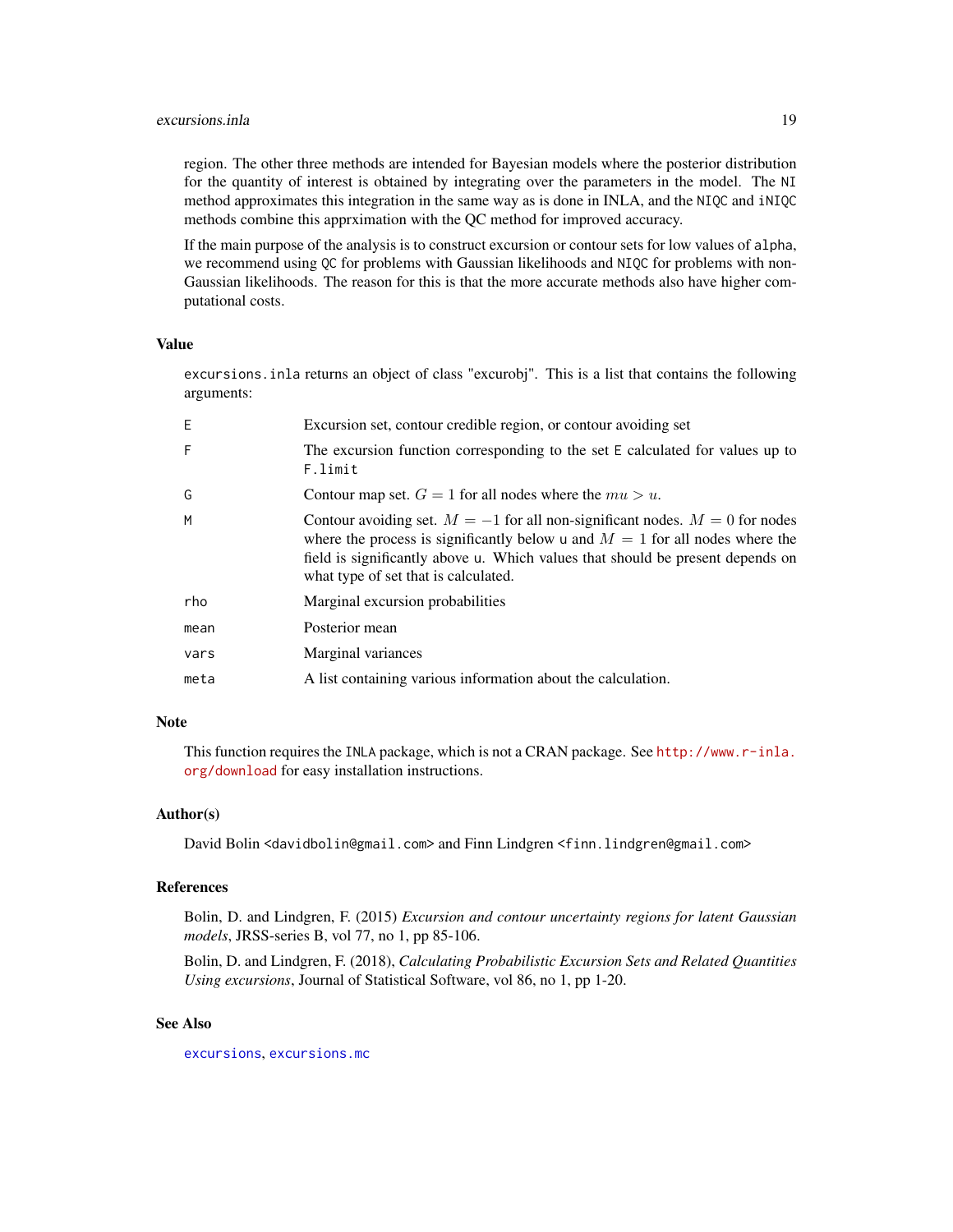#### Examples

```
## In this example, we calculate the excursion function
## for a partially observed AR process.
if (require.nowarnings("INLA")) {
## Sample the process:
rho = 0.9tau = 15tau.e = 1n = 100
x = 1:nmu = 10*( (x<n/2)*(x-n/2) + (x>=n/2)*(n/2-x)+n/4)/nQ = \text{tau*sparseMatrix}(i=c(1:n, 2:n), j=c(1:n, 1:(n-1)),x=c(1,rep(1+rho^2, n-2),1, rep(-rho, n-1)),
                     dims=c(n, n), symmetric=TRUE)
X = mu + solve(chol(Q), rnorm(n))## measure the sampled process at n.obs random locations
## under Gaussian measurement noise.
n.obs = 50
obs.loc = sample(1:n, n.obs)A = sparseMatrix(i=1:n.obs, j=obs.loc, x=rep(1, n.obs), dims=c(n.obs, n))
Y = as.vector(A %*X + rnorm(n.obs)/sqrt(tau.e))## Estimate the parameters using INLA
ef = list(c(list(ar=x),list(cov=mu)))
s.obs = inla.stack(data=list(y=Y), A=list(A), effects=ef, tag="obs")
s.pre = inla.stack(data=list(y=NA), A=list(1), effects=ef,tag="pred")
stack = inla.stack(s.obs,s.pre)
formula = y \sim -1 + cov + f(ar, model="ar1")result = inla(formula=formula, family="normal", data = inla.stack.data(stack),
              control.predictor=list(A=inla.stack.A(stack),compute=TRUE),
              control.compute = list(config = TRUE))
## calculate the level 0 positive excursion function
res.qc = excursions.inla(result, stack = stack, tag = 'pred', alpha=0.99, u=0,
                         method='QC', type='>', max.threads=2)
## plot the excursion function and marginal probabilities
plot(res.qc$rho,type="l",
     main="marginal probabilities (black) and excursion function (red)")
lines(res.qc$F,col=2)
}
```
<span id="page-19-1"></span>excursions.mc *Excursion sets and contour credible regions using Monte Carlo samples*

#### **Description**

excursions.mc is used for calculating excursion sets, contour credible regions, and contour avoiding sets based on Monte Carlo samples of models.

<span id="page-19-0"></span>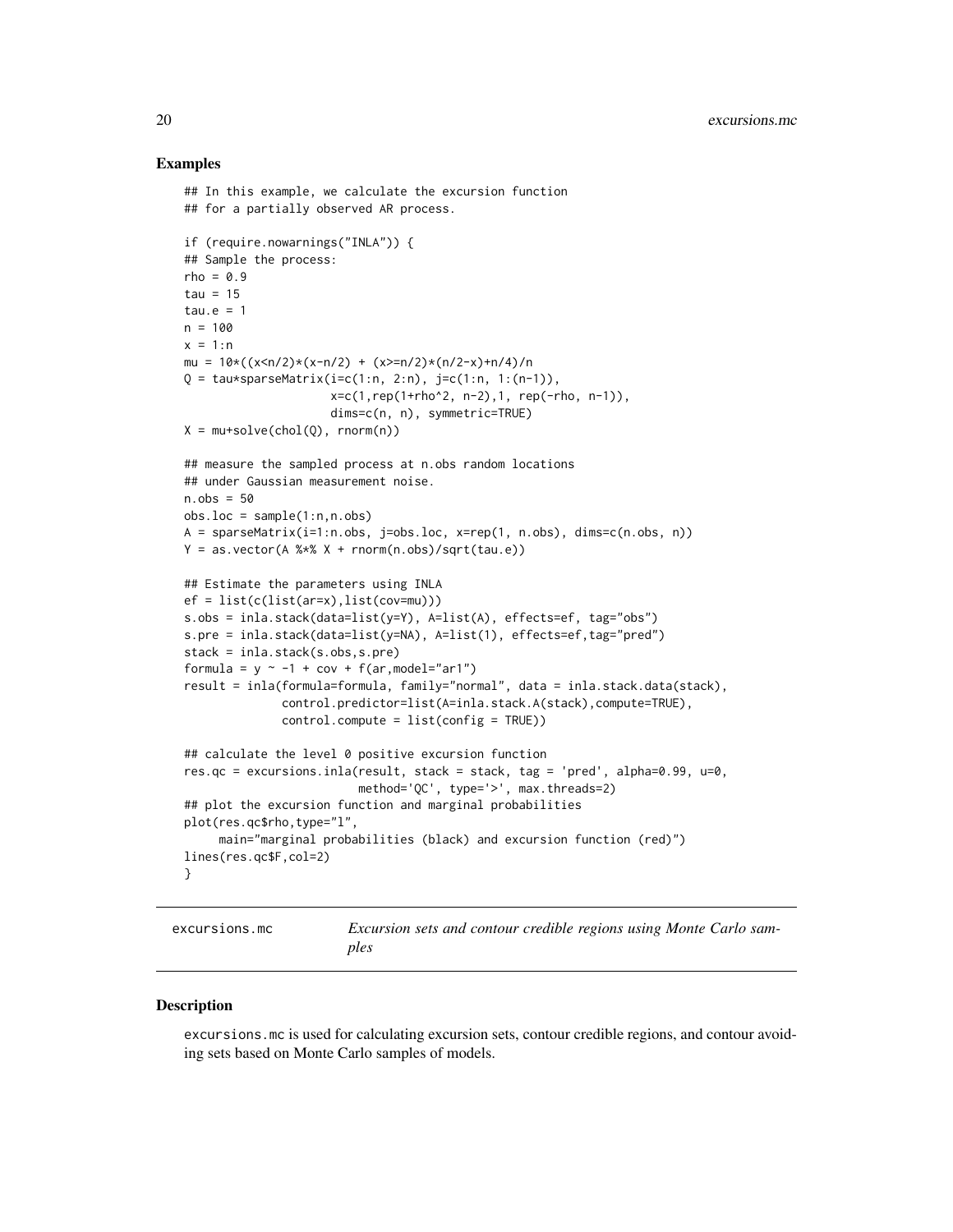### excursions.mc 21

### Usage

```
excursions.mc(
  samples,
  alpha,
  u,
  type,
  rho,
  reo,
  ind,
  max.size,
  verbose = FALSE
)
```
### Arguments

| samples  | Matrix with model Monte Carlo samples. Each column contains a sample of the<br>model.       |
|----------|---------------------------------------------------------------------------------------------|
| alpha    | Error probability for the excursion set.                                                    |
| u        | Excursion or contour level.                                                                 |
| type     | Type of region:                                                                             |
|          | • $\prime$ > positive excursions                                                            |
|          | $\cdot$ $\cdot$ $\cdot$ negative excursions                                                 |
|          | • $'!=$ contour avoiding function                                                           |
|          | $\cdot$ $\cdot$ = $\cdot$ contour credibility function                                      |
| rho      | Marginal excursion probabilities (optional). For contour regions, provide $P(X >$<br>$u$ ). |
| reo      | Reordering (optional).                                                                      |
| ind      | Indices of the nodes that should be analysed (optional).                                    |
| max.size | Maximum number of nodes to include in the set of interest (optional).                       |
| verbose  | Set to TRUE for verbose mode (optional).                                                    |

### Value

excursions returns an object of class "excurobj". This is a list that contains the following arguments:

| E. | Excursion set, contour credible region, or contour avoiding set.                                                                                                                                                                                                                            |
|----|---------------------------------------------------------------------------------------------------------------------------------------------------------------------------------------------------------------------------------------------------------------------------------------------|
| G  | Contour map set. $G = 1$ for all nodes where the $mu > u$ .                                                                                                                                                                                                                                 |
| м  | Contour avoiding set. $M = -1$ for all non-significant nodes. $M = 0$ for nodes<br>where the process is significantly below u and $M = 1$ for all nodes where the<br>field is significantly above u. Which values that should be present depends on<br>what type of set that is calculated. |
| F  | The excursion function corresponding to the set E calculated for values up to<br>F.limit                                                                                                                                                                                                    |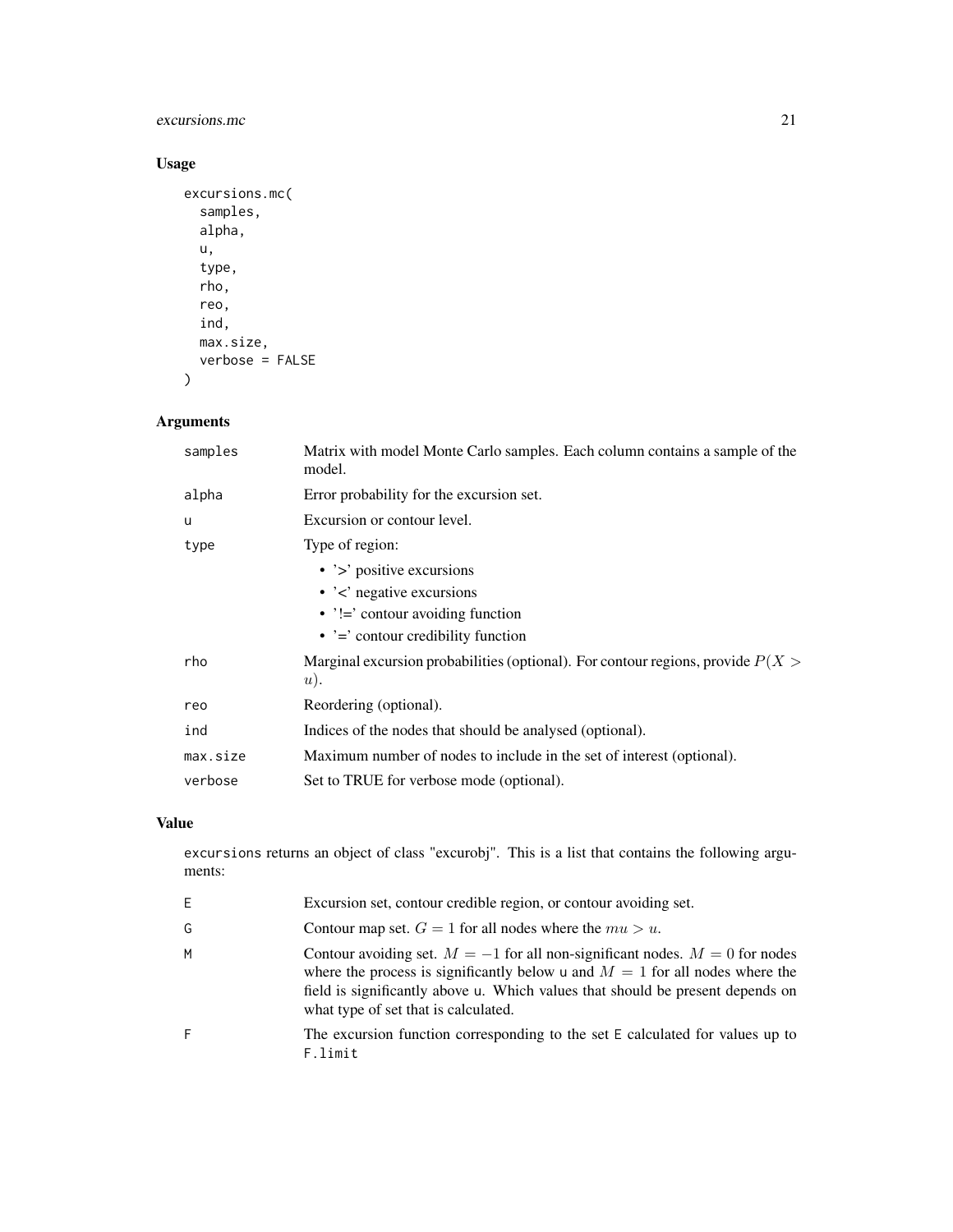#### <span id="page-21-0"></span>22 excursions.variances

| rho  | Marginal excursion probabilities                             |
|------|--------------------------------------------------------------|
| mean | The mean mu.                                                 |
| vars | Marginal variances.                                          |
| meta | A list containing various information about the calculation. |

### Author(s)

David Bolin <davidbolin@gmail.com> and Finn Lindgren <finn.lindgren@gmail.com>

### References

Bolin, D. and Lindgren, F. (2015) *Excursion and contour uncertainty regions for latent Gaussian models*, JRSS-series B, vol 77, no 1, pp 85-106.

Bolin, D. and Lindgren, F. (2018), *Calculating Probabilistic Excursion Sets and Related Quantities Using excursions*, Journal of Statistical Software, vol 86, no 1, pp 1-20.

#### See Also

[excursions](#page-1-1), [excursions.inla](#page-16-1)

#### Examples

```
## Create mean and a tridiagonal precision matrix
n = 101mu.x = seq(-5, 5, length=n)Q.x = Matrix(toeplitz(c(1, -0.1, rep(0, n-2))))## Sample the model 100 times (increase for better estimate)
X = mu.x + solve(chol(Q.x), matrix(rnorm(n=n*1000), nrow=n, ncol=1000))## calculate the positive excursion function
res.x = excursions.mc(X,alpha=0.05,type='>',u=0)
## Plot the excursion function and the marginal excursion probabilities
plot(res.x$F, type="l",
     main='Excursion function (black) and marginal probabilites (red)')
lines(res.x$rho, col=2)
```
excursions.variances *Calculate variances from a sparse precision matrix*

### Description

excursions. variances calculates the diagonal of the inverse of a sparse symmetric positive definite matrix Q.

#### Usage

```
excursions.variances(L, Q, max.threads = 0)
```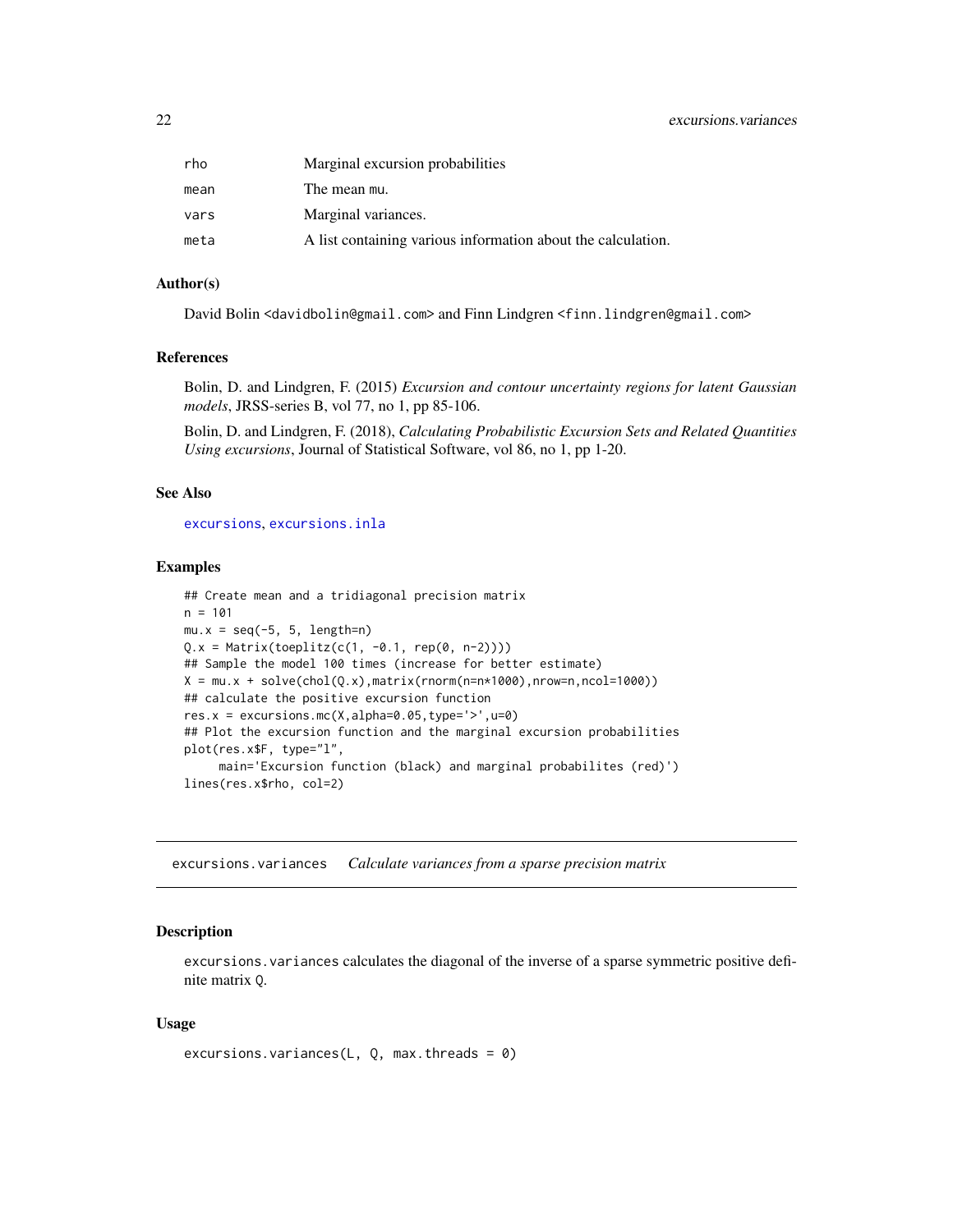#### <span id="page-22-0"></span>gaussint 23

#### Arguments

|             | Cholesky factor of precision matrix.                                      |
|-------------|---------------------------------------------------------------------------|
|             | Precision matrix.                                                         |
| max.threads | Decides the number of threads the program can use. Set to 0 for using the |
|             | maximum number of threads allowed by the system (default).                |

#### Details

The method for calculating the diagonal requires the Cholesky factor, L, of Q, which should be supplied if available. If  $Q$  is provided, the cholesky factor is calculated and the variances are then returned in the same ordering as Q. If L is provided, the variances are returned in the same ordering as L, even if L@invpivot exists.

### Value

A vector with the variances.

### Author(s)

David Bolin <davidbolin@gmail.com>

#### Examples

```
## Create a tridiagonal precision matrix
n = 21Q = Matrix(toeplitz(c(1, -0.1, rep(0, n-2))))v2 = excursions.variances(Q=Q,max.threads=2)
## var2 should be the same as:
v1 = diag(solve(Q))
```
gaussint *Sequential estimation of Gaussian integrals*

#### Description

gaussint is used for calculating  $n$ -dimensional Gaussian integrals

$$
\int_{a}^{b} \frac{|Q|^{1/2}}{(2\pi)^{n/2}} \exp(-\frac{1}{2}(x-\mu)^{T}Q(x-\mu))dx
$$

A limit value  $lim$  can be used to stop the integration if the sequential estimate goes below the limit, which can result in substantial computational savings in cases when one only is interested in testing if the integral is above the limit value. The integral is calculated sequentially, and estimates for all subintegrals are also returned.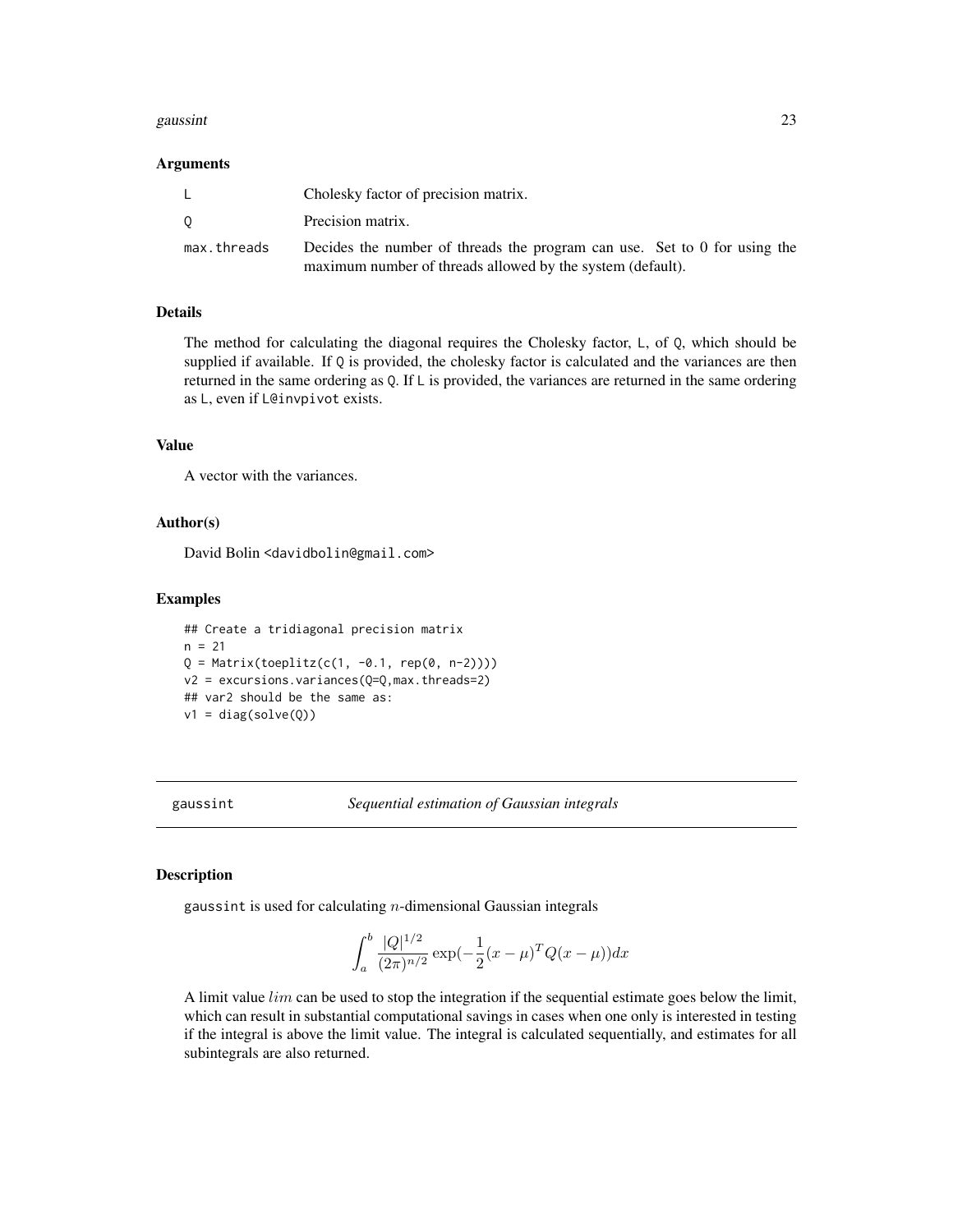#### 24 gaussint

### Usage

```
gaussint(
  mu,
  Q.chol,
  Q,
  a,
  b,
  \lim = 0,n.iter = 10000,
  ind,
  use.reordering = c("natural", "sparsity", "limits"),
  max.size,
  max.threads = 0,seed
\mathcal{L}
```

| mu          | Expectation vector for the Gaussian distribution.                                                                                       |
|-------------|-----------------------------------------------------------------------------------------------------------------------------------------|
| Q.chol      | The Cholesky factor of the precision matrix (optional).                                                                                 |
| Q           | Precision matrix for the Gaussian distribution. If Q is supplied but not Q.chol,<br>the cholesky factor is computed before integrating. |
| a           | Lower limit in integral.                                                                                                                |
| b           | Upper limit in integral.                                                                                                                |
| lim         | If this argument is used, the integration is stopped and 0 is returned if the esti-<br>mated value goes below <i>lim</i> .              |
| n.iter      | Number or iterations in the MC sampler that is used for approximating proba-<br>bilities. The default value is 10000.                   |
| ind         | Indices of the nodes that should be analyzed (optional).                                                                                |
|             | use.reordering Determines what reordering to use:                                                                                       |
|             | • "natural" No reordering is performed.                                                                                                 |
|             | • "sparsity" Reorder for sparsity in the cholesky factor (MMD reordering is<br>used).                                                   |
|             | • "limits" Reorder by moving all nodes with a=-Inf and b=Inf first and then<br>reordering for sparsity (CAMD reordering is used).       |
| max.size    | The largest number of sub-integrals to compute. Default is the total dimension<br>of the distribution.                                  |
| max.threads | Decides the number of threads the program can use. Set to 0 for using the<br>maximum number of threads allowed by the system (default). |
| seed        | The random seed to use (optional).                                                                                                      |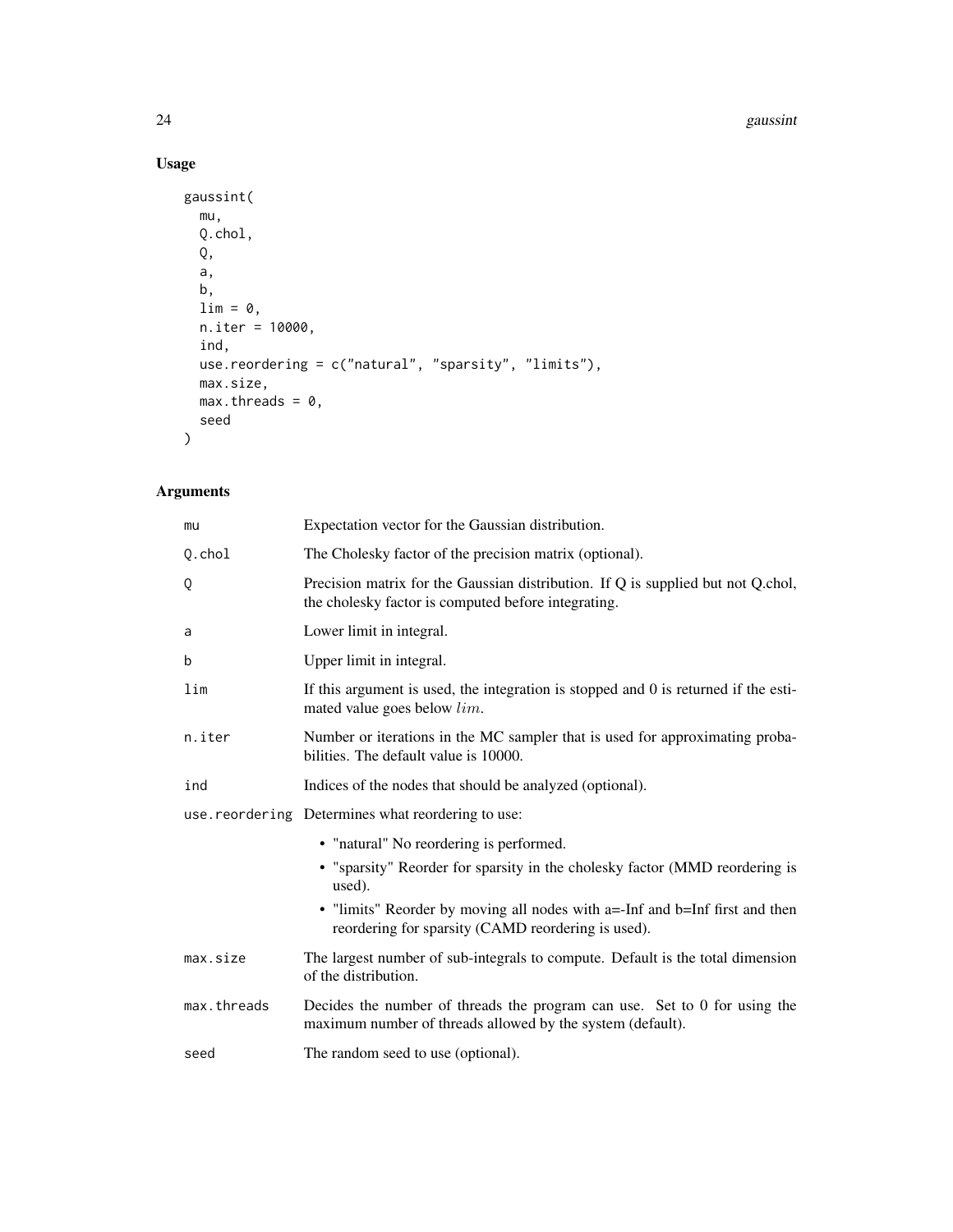#### gaussint 25

#### Details

The function uses sequential importance sampling to estimate the Gaussian integral, and returns all computed sub-integrals. This means that if, for example, the function is used to compute  $P(x > 0)$ for an n-dimensional Gaussian variable x, then all integrals  $P(x_1 > 0, ..., x_i > 0)$  for  $i = 1, ..., n$ are computed.

If one is only interested in whether  $P(x > 0) > alpha$  or not, then one can stop the integration as soon as  $P(x_1 > 0, ..., x_i > 0) < alpha$ . This can save a lot of computation time if  $P(x_1 > 0, ..., x_i > 0)$  $(0, ..., x_i > 0) < alpha$  for i much smaller than n. This limit value is specified by the lim argument.

Which reordering to use depends on what the purpose of the calculation is and what the integration limits are. However, in general the limits reordering is typically most appropriate since this combines sparisty (which improves accuracy and reduces computational cost) with automatic handling of dimensions with limits  $a = -Inf$  and  $b = Inf$ , which do not affect the probability but affect the computation time if they are not handled separately.

#### Value

A list with elements

| P  | Value of the integral.                                  |
|----|---------------------------------------------------------|
| E. | Estimated error of the P estimate.                      |
| Pv | A vector with the estimates of all sub-integrals.       |
| Fv | A vector with the estimated errors of the Py estimates. |

### Author(s)

David Bolin <davidbolin@gmail.com>

#### References

Bolin, D. and Lindgren, F. (2015) *Excursion and contour uncertainty regions for latent Gaussian models*, JRSS-series B, vol 77, no 1, pp 85-106.

Bolin, D. and Lindgren, F. (2018), *Calculating Probabilistic Excursion Sets and Related Quantities Using excursions*, Journal of Statistical Software, vol 86, no 1, pp 1-20.

```
## Create mean and a tridiagonal precision matrix
n = 11mu.x = seq(-5, 5, length=n)Q.x = Matrix(toeplitz(c(1, -0.1, rep(0, n-2))))## Calculate the probability that the variable is between mu-3 and mu+3
prob = gaussint(mu=mu.x, Q=Q.x, a= mu.x-3, b=mu.x+3, max.threads=2)
prob$P
```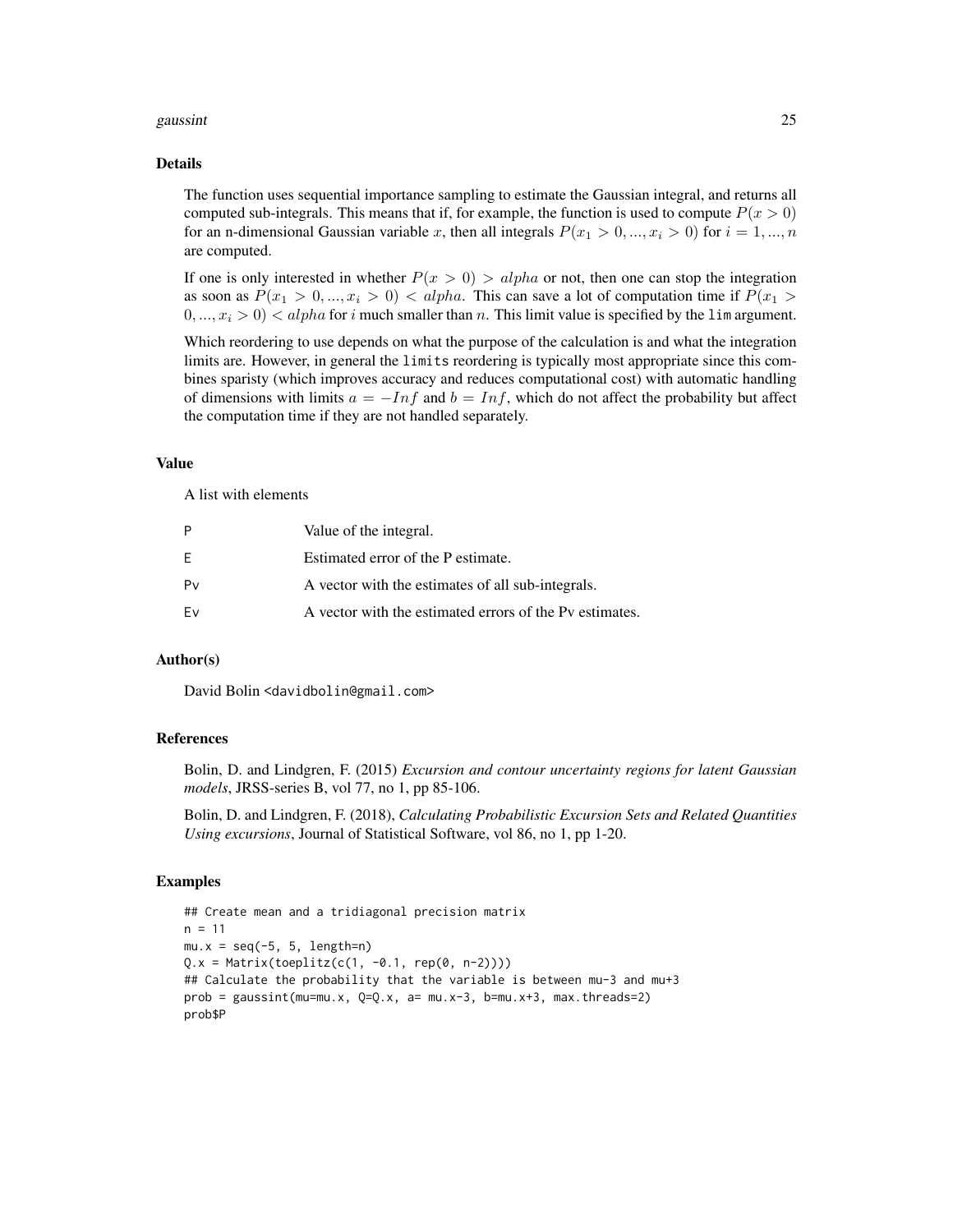<span id="page-25-0"></span>require.nowarnings *Warnings free loading of add-on packages*

### Description

Turn off all warnings for require(), to allow clean completion of examples that require unavailable Suggested packages.

#### Usage

```
require.nowarnings(package, lib.loc = NULL, character.only = FALSE)
```
#### Arguments

| package | The name of a package, given as a character string.                                                                                                                                                                                       |
|---------|-------------------------------------------------------------------------------------------------------------------------------------------------------------------------------------------------------------------------------------------|
| lib.loc | a character vector describing the location of R library trees to search through, or<br>NULL. The default value of NULL corresponds to all libraries currently known to<br>. libPaths (). Non-existent library trees are silently ignored. |
|         |                                                                                                                                                                                                                                           |

character.only a logical indicating whether package can be assumed to be a character string.

#### Details

require(package) acts the same as require(package,quietly = TRUE) but with warnings turned off. In particular, no warning or error is given if the package is unavailable. Most cases should use requireNamespace(package,quietly = TRUE) instead, which doesn't produce warnings.

### Value

require.nowarnings returns (invisibly) TRUE if it succeeds, otherwise FALSE

#### See Also

[require](#page-0-0)

```
## This should produce no output:
if (require.nowarnings(nonexistent)) {
 message("Package loaded successfully")
}
```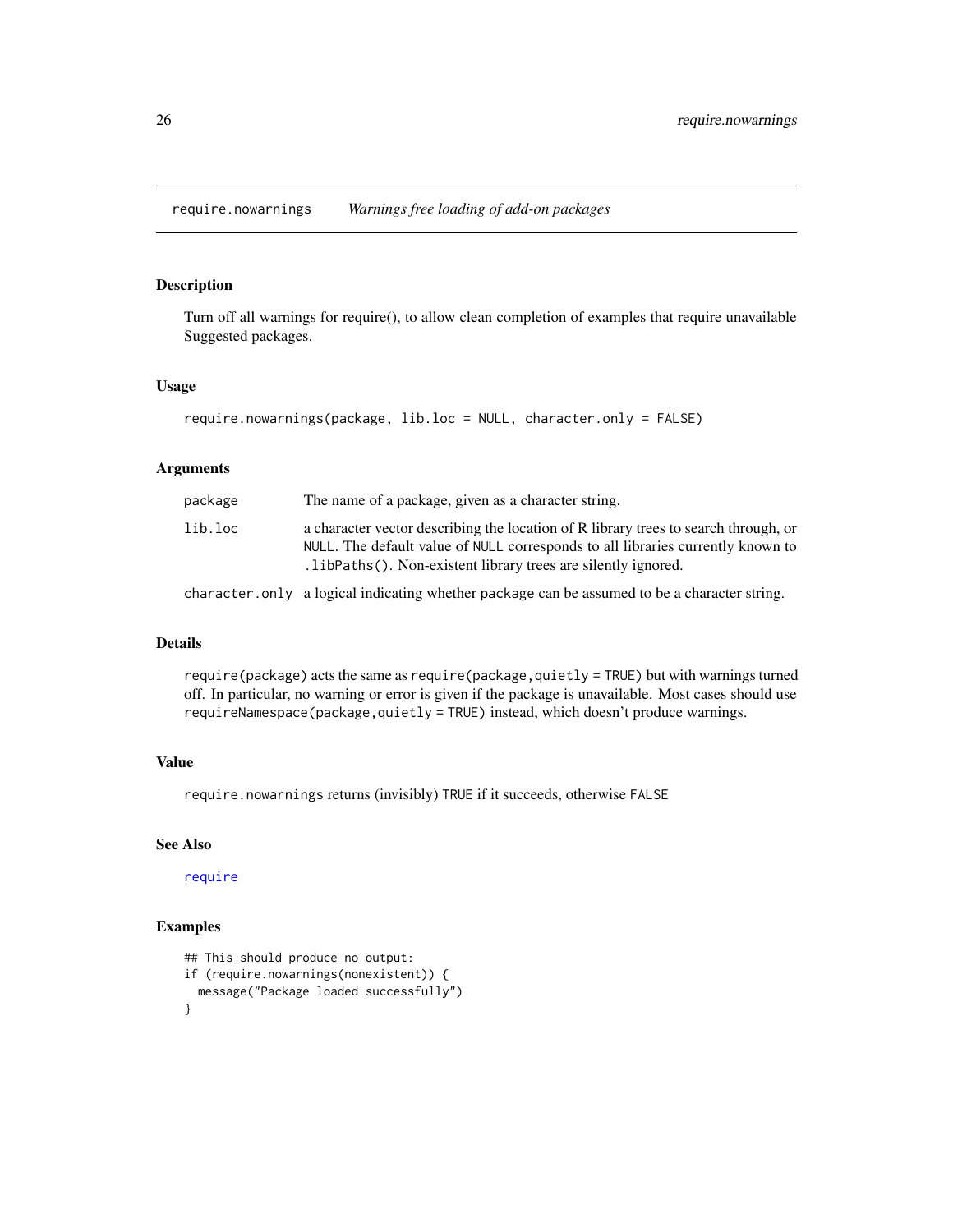<span id="page-26-1"></span><span id="page-26-0"></span>

#### Description

simconf is used for calculating simultaneous confidence regions for Gaussian models  $x$ . The function returns upper and lower bounds a and b such that  $P(a < x < b) = 1 - alpha$ .

### Usage

```
simconf(
  alpha,
 mu,
 Q,
 n.iter = 10000,
 Q.chol,
  vars,
  ind = NULL,verbose = 0,
 max.threads = 0,seed = NULL
```
### Arguments

)

| alpha       | Error probability for the region.                                                                                                         |
|-------------|-------------------------------------------------------------------------------------------------------------------------------------------|
| mu          | Expectation vector for the Gaussian distribution.                                                                                         |
| Q           | Precision matrix for the Gaussian distribution.                                                                                           |
| n.iter      | Number or iterations in the MC sampler that is used for approximating proba-<br>bilities. The default value is 10000.                     |
| Q.chol      | The Cholesky factor of the precision matrix (optional).                                                                                   |
| vars        | Precomputed marginal variances (optional).                                                                                                |
| ind         | Indices of the nodes that should be analyzed (optional).                                                                                  |
| verbose     | Set to TRUE for verbose mode (optional).                                                                                                  |
| max.threads | Decides the number of threads the program can use. Set to $0$ for using the<br>maximum number of threads allowed by the system (default). |
| seed        | Random seed (optional).                                                                                                                   |

#### Details

The pointwise confidence bands are based on the marginal quantiles, meaning that a.marignal = mu +  $q_{alpha}$  and b.marginal = mu +  $q_{1-alpha}$ , where mu is the mean and  $q_{alpha}$  is a vector with the alpha-quantiles of x-mu.

The simultaneous confidence bands are defined as  $a = mu + c * q_{alpha}$  and  $b = mu + c * q_{1-alpha}$ , where c is a constant computed such that  $P(a < x < b) = 1 - \alpha l p \dot{h} a$ .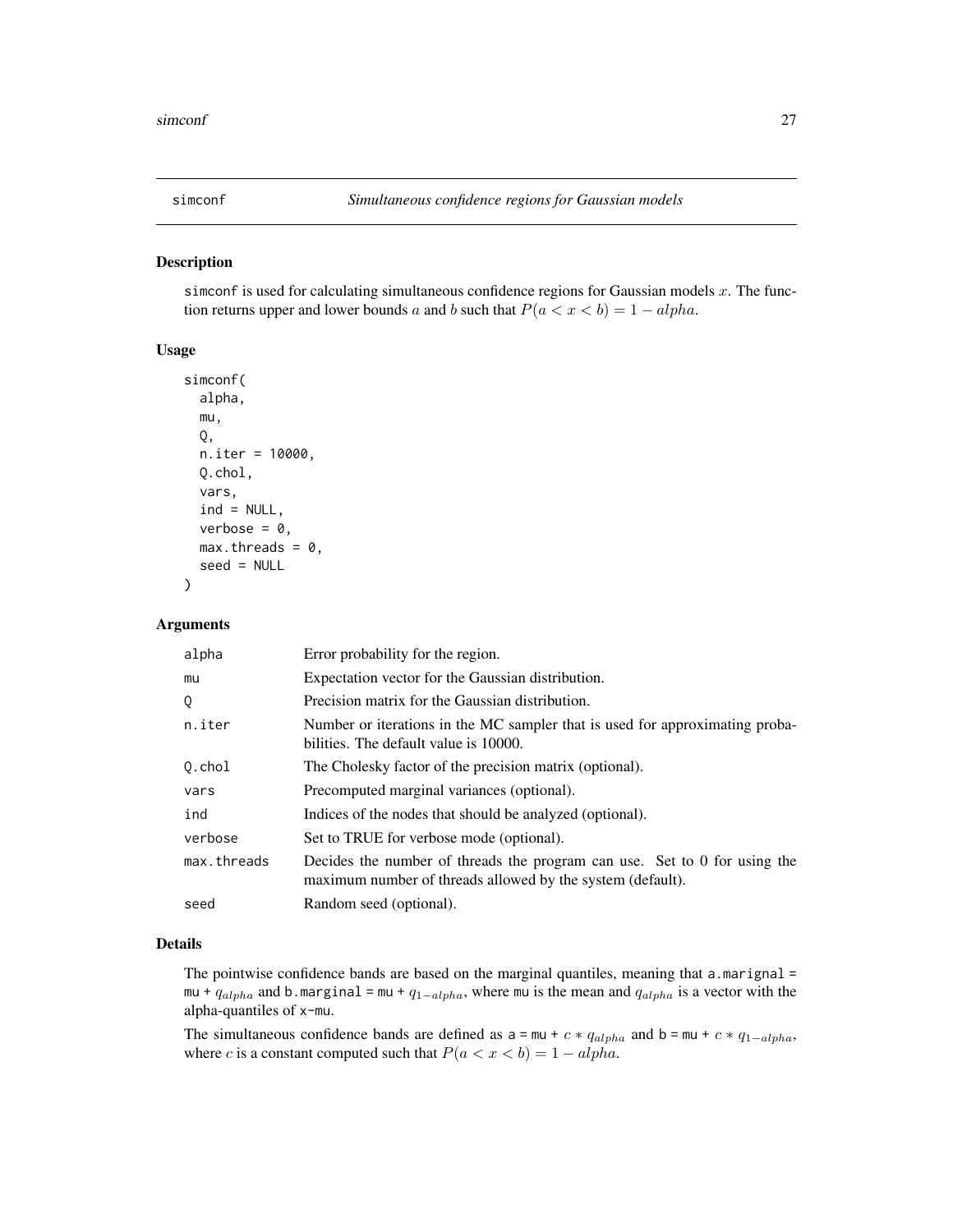#### <span id="page-27-0"></span>28 simconf.inla

### Value

An object of class "excurobj" with elements

| a          | The lower bound.                                |
|------------|-------------------------------------------------|
| b          | The upper bound.                                |
| a.marginal | The lower bound for pointwise confidence bands. |
| b.marginal | The upper bound for pointwise confidence bands. |

#### Author(s)

David Bolin <davidbolin@gmail.com> and Finn Lindgren <finn.lindgren@gmail.com>

### References

Bolin et al. (2015) *Statistical prediction of global sea level from global temperature*, Statistica Sinica, vol 25, pp 351-367.

Bolin, D. and Lindgren, F. (2018), *Calculating Probabilistic Excursion Sets and Related Quantities Using excursions*, Journal of Statistical Software, vol 86, no 1, pp 1-20.

### See Also

[simconf.inla](#page-27-1), [simconf.mc](#page-30-1), [simconf.mixture](#page-31-1)

#### Examples

```
## Create mean and a tridiagonal precision matrix
n = 11mu.x = seq(-5, 5, length=n)Q.x = Matrix(toeplitz(c(1, -0.1, rep(0, n-2))))## calculate the confidence region
conf = simconf(0.05, mu.x, Q.x, max.threads=2)
## Plot the region
plot(mu.x, type="l", ylim=c(-10, 10),
     main='Mean (black) and confidence region (red)')
lines(conf$a, col=2)
lines(conf$b, col=2)
```
<span id="page-27-1"></span>simconf.inla *Simultaneous confidence regions for latent Gaussian models*

#### Description

simconf.inla is used for calculating simultaneous confidence regions for latent Gaussian models estimated using INLA.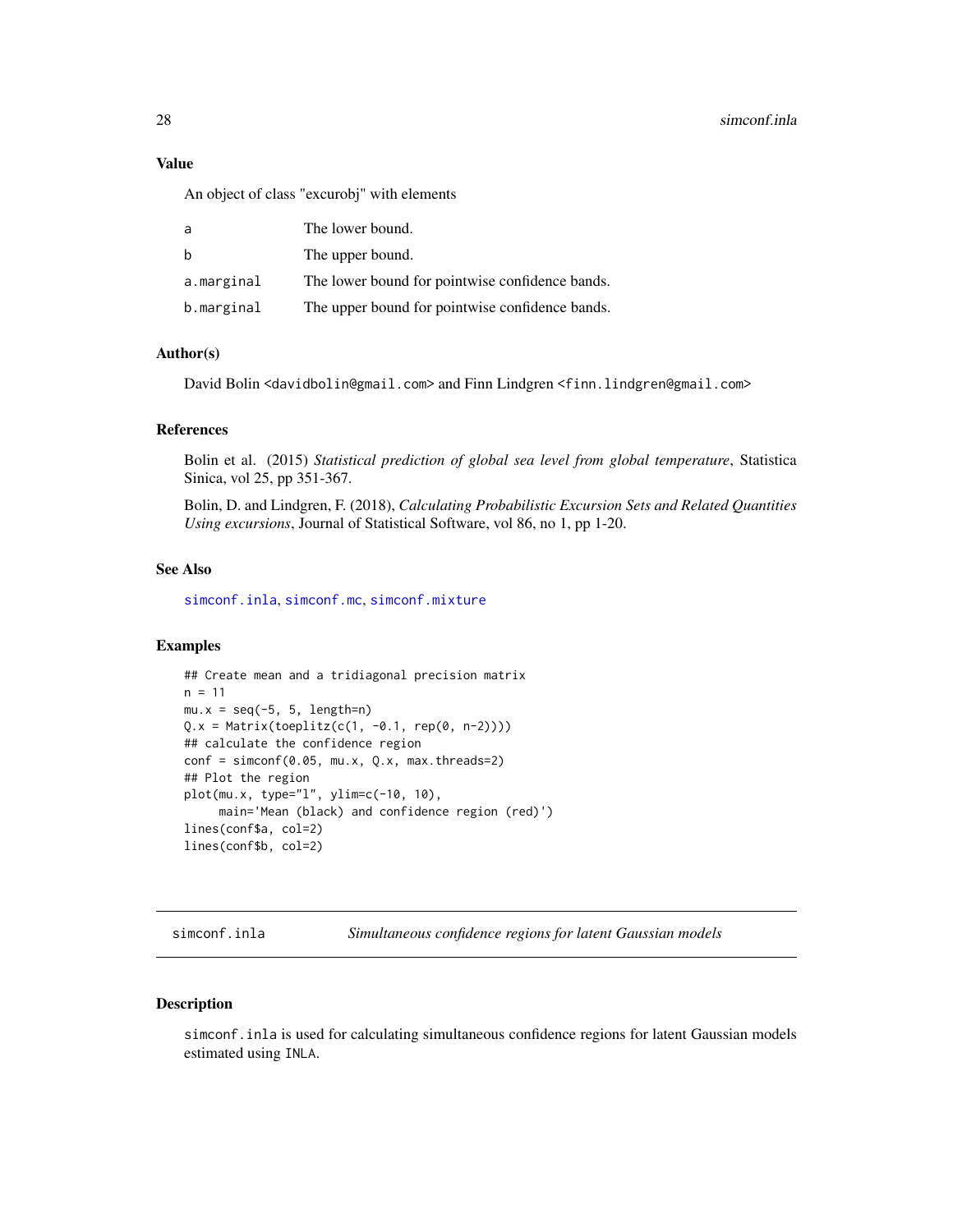### simconf.inla 29

### Usage

```
simconf.inla(
  result.inla,
  stack,
  name = NULL,tag = NULL,ind = NULL,alpha,
  \text{method} = \text{"NI"},
  n.iter = 10000,
  verbose = 0,
  link = FALSE,
  max.threads = 0,seed = NULL,
  inla.sample = TRUE\mathcal{L}
```

| result.inla | Result object from INLA call.                                                                                                                                                    |
|-------------|----------------------------------------------------------------------------------------------------------------------------------------------------------------------------------|
| stack       | The stack object used in the INLA call.                                                                                                                                          |
| name        | The name of the component for which to do the calculation. This argument<br>should only be used if a stack object is not provided, use the tag argument oth-<br>erwise.          |
| tag         | The tag of the component in the stack for which to do the calculation. This ar-<br>gument should only be used if a stack object is provided, use the name argument<br>otherwise. |
| ind         | If only a part of a component should be used in the calculations, this argument<br>specifies the indices for that part.                                                          |
| alpha       | Error probability for the region.                                                                                                                                                |
| method      | Method for handeling the latent Gaussian structure:                                                                                                                              |
|             | • 'EB' Empirical Bayes (Gaussian approximation of posterior).                                                                                                                    |
|             | • 'NI' Numerical integration (Calculation based on the Gaussian mixture ap-<br>proximation of the posterior, as calculated by INLA).                                             |
| n.iter      | Number or iterations in the MC sampler that is used for approximating proba-<br>bilities. The default value is 10000.                                                            |
| verbose     | Set to TRUE for verbose mode (optional).                                                                                                                                         |
| link        | Transform output to the scale of the data using the link function as defined in<br>the model estimated with INLA (default FALSE).                                                |
| max.threads | Decides the number of threads the program can use. Set to 0 for using the<br>maximum number of threads allowed by the system (default).                                          |
| seed        | Random seed (optional).                                                                                                                                                          |
| inla.sample | Set to TRUE if inla posterior sample should be used for the MC integration.                                                                                                      |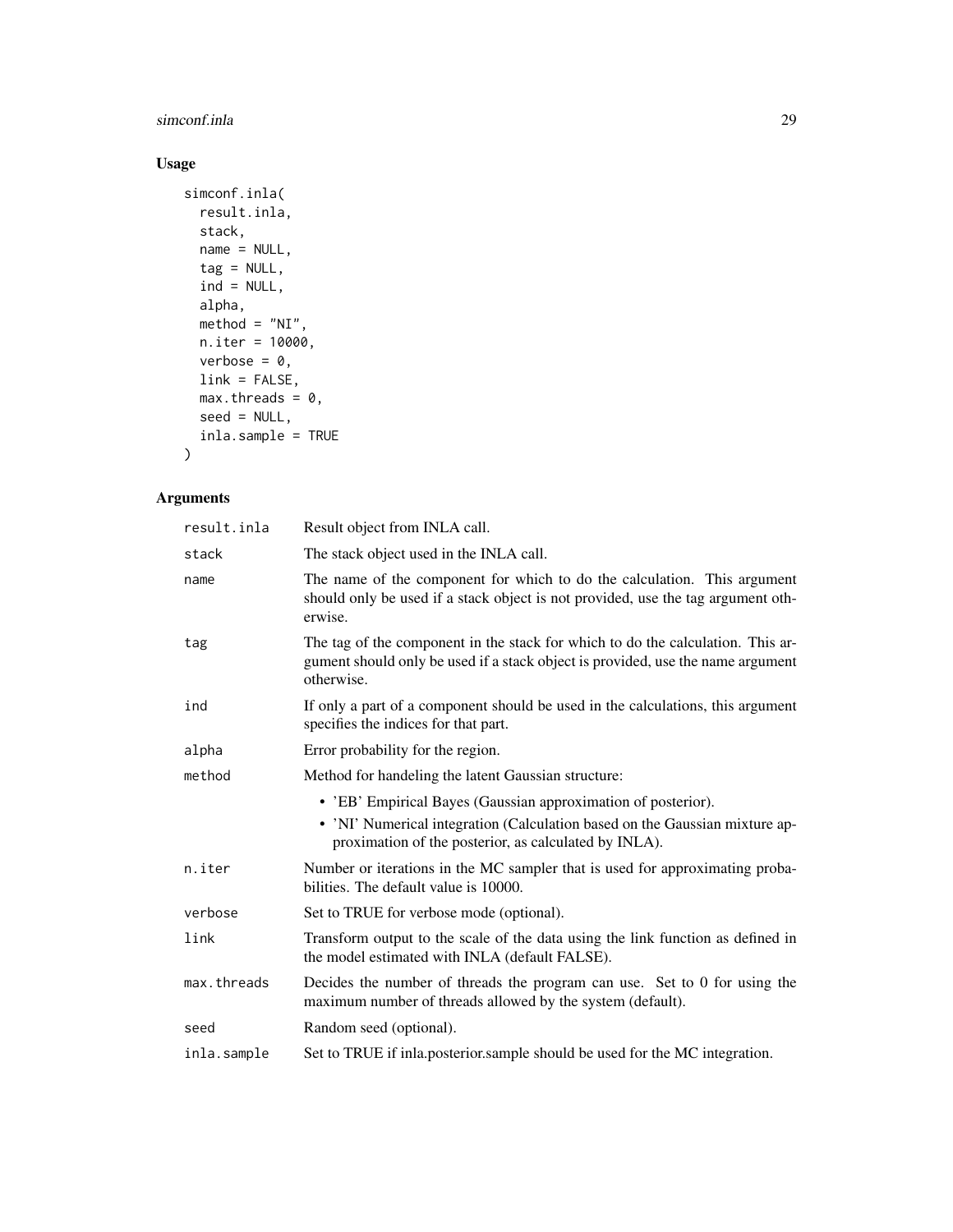### <span id="page-29-0"></span>Details

See [simconf](#page-26-1) for details.

#### Value

An object of class "excurobj" with elements

| a          | The lower bound.                                |
|------------|-------------------------------------------------|
| b          | The upper bound.                                |
| a.marginal | The lower bound for pointwise confidence bands. |
| b.marginal | The upper bound for pointwise confidence bands. |

### Note

This function requires the INLA package, which is not a CRAN package. See [http://www.r-inla.](http://www.r-inla.org/download) [org/download](http://www.r-inla.org/download) for easy installation instructions.

### Author(s)

David Bolin <davidbolin@gmail.com>

### References

Bolin et al. (2015) *Statistical prediction of global sea level from global temperature*, Statistica Sinica, vol 25, pp 351-367.

Bolin, D. and Lindgren, F. (2018), *Calculating Probabilistic Excursion Sets and Related Quantities Using excursions*, Journal of Statistical Software, vol 86, no 1, pp 1-20.

### See Also

[simconf](#page-26-1), [simconf.mc](#page-30-1), [simconf.mixture](#page-31-1)

```
if (require.nowarnings("INLA")) {
n < -10x \leq -\text{seq}(0, 6, \text{length.out=n})y \le -\sin(x) + \text{norm}(n)mu < -1:nresult \le inla(y \sim 1 + f(mu, model='rw2'),
                data=list(y=y, mu=mu), verbose=FALSE,
                control.compute = list(config=TRUE),
                num.threads = 1)
res \le simconf.inla(result, name='mu', alpha = 0.05, max.threads = 1)
plot(result$summary.random$mu$mean,ylim=c(-2,2))
lines(res$a)
lines(res$b)
```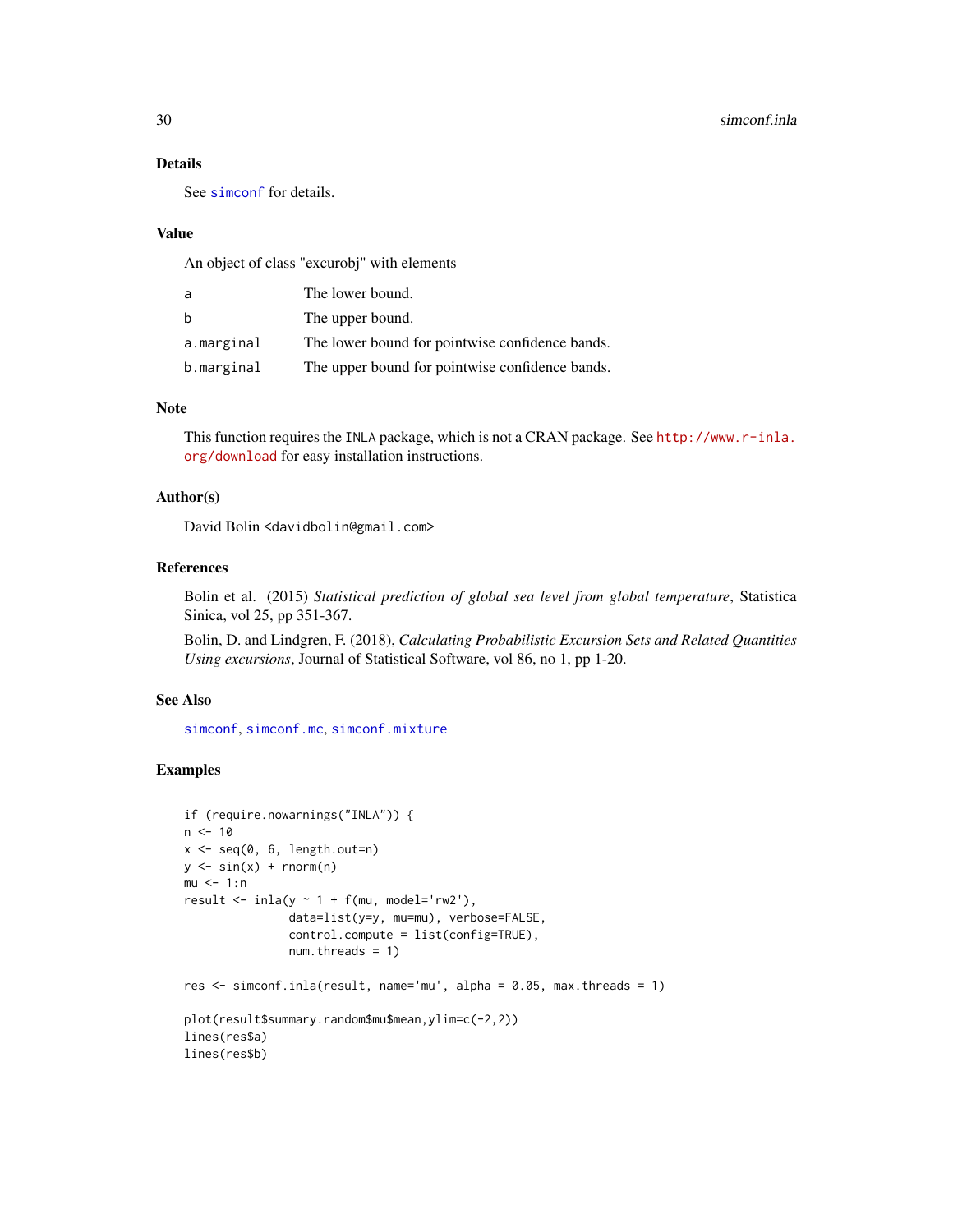#### <span id="page-30-0"></span>simconf.mc 31

```
lines(res$a.marginal,col="2")
lines(res$b.marginal,col="2")
}
```
<span id="page-30-1"></span>simconf.mc *Simultaneous confidence regions using Monte Carlo samples*

### Description

simconf.mc is used for calculating simultaneous confidence regions based on Monte Carlo samples. The function returns upper and lower bounds a and b such that  $P(a < x < b) = 1 - alpha$ .

### Usage

simconf.mc(samples, alpha, ind, verbose = FALSE)

### Arguments

| samples | Matrix with model Monte Carlo samples. Each column contains a sample of the<br>model. |
|---------|---------------------------------------------------------------------------------------|
| alpha   | Error probability for the region.                                                     |
| ind     | Indices of the nodes that should be analyzed (optional).                              |
| verbose | Set to TRUE for verbose mode (optional).                                              |

### Details

See [simconf](#page-26-1) for details.

### Value

An object of class "excurobj" with elements

| a          | The lower bound.                                |
|------------|-------------------------------------------------|
| b          | The upper bound.                                |
| a.marginal | The lower bound for pointwise confidence bands. |
| b.marginal | The upper bound for pointwise confidence bands. |

### Author(s)

David Bolin <davidbolin@gmail.com>

#### See Also

[simconf](#page-26-1), [simconf.inla](#page-27-1)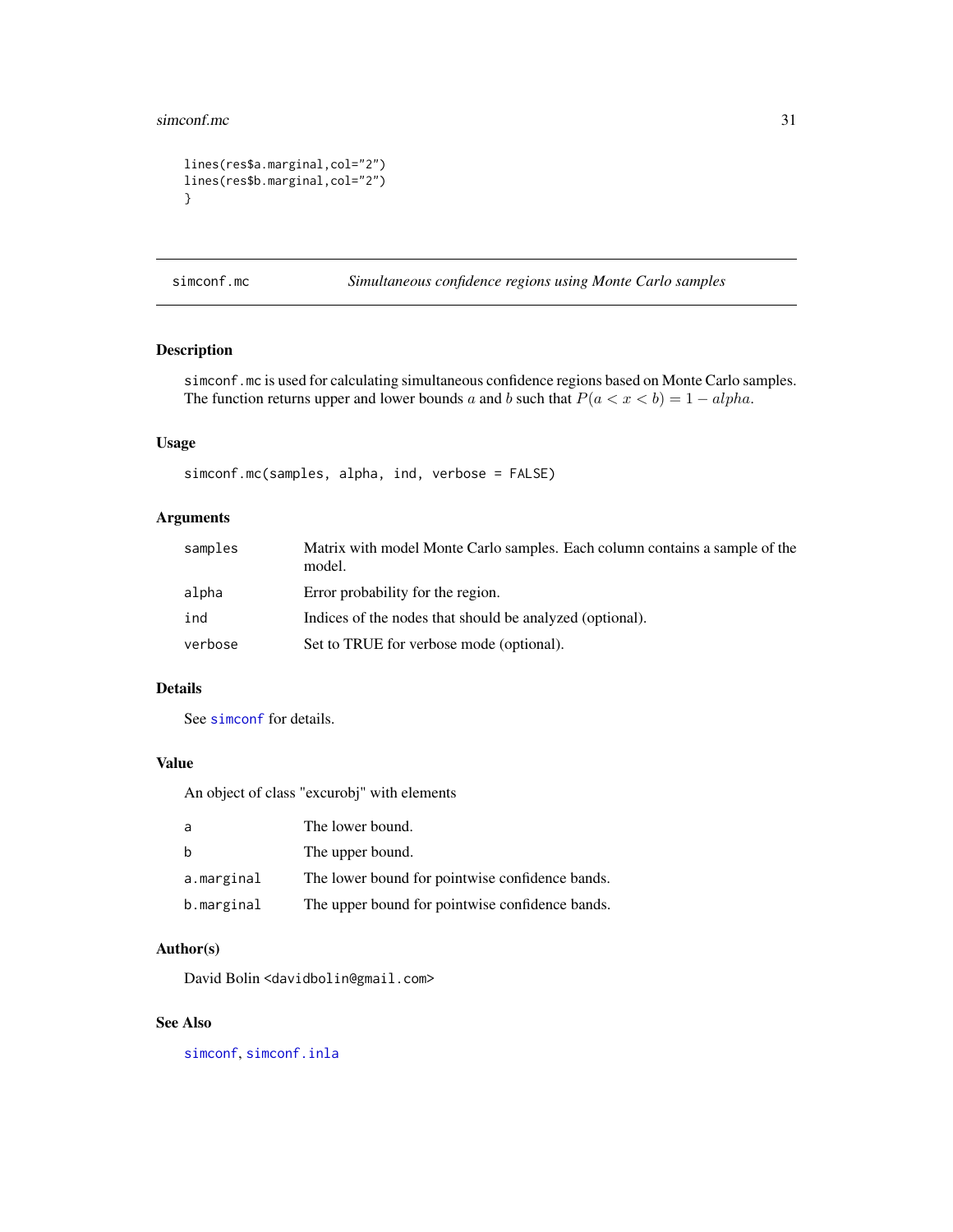### Examples

```
## Create mean and a tridiagonal precision matrix
n = 11mu.x = seq(-5, 5, length=n)Q.x = Matrix(toeplitz(c(1, -0.1, rep(0, n-2))))## Sample the model 100 times (increase for better estimate)
X = mu.x + solve(chol(Q.x), matrix(rnorm(n=n*100), nrow=n, ncol=100))## calculate the confidence region
conf = simconf.mc(X, \emptyset.2)## Plot the region
plot(mu.x, type="l", ylim=c(-10, 10),
     main='Mean (black) and confidence region (red)')
lines(conf$a, col=2)
lines(conf$b, col=2)
```
<span id="page-31-1"></span>simconf.mixture *Simultaneous confidence regions for Gaussian mixture models*

#### Description

simconf.mixture is used for calculating simultaneous confidence regions for Gaussian mixture models. The distribution for the process  $x$  is assumed to be

latex

The function returns upper and lower bounds a and b such that  $P(a < x < b) = 1 - alpha$ .

#### Usage

```
simconf.mixture(
  alpha,
 mu,
  Q,
 w,
  ind,
 n.iter = 10000,
 vars,
  verbose = 0,
 max.threads = 0,seed = NULL,
 mix.samp = TRUE
```
#### )

| alpha | Error probability for the region.                    |
|-------|------------------------------------------------------|
| mu    | A list with the k expectation vectors <i>latex</i> . |
| 0     | A list with the k precision matrices <i>latex</i> .  |

<span id="page-31-0"></span>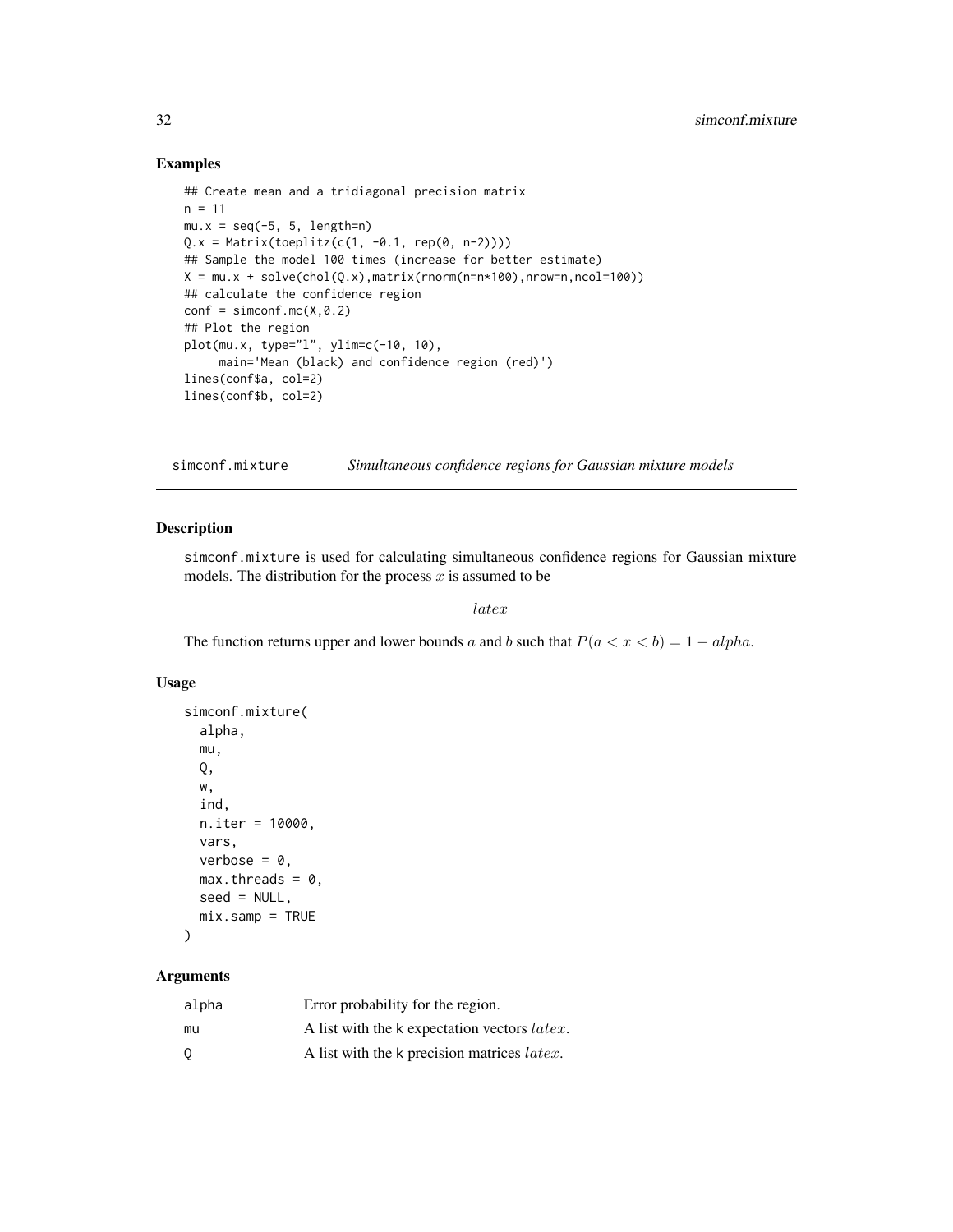### <span id="page-32-0"></span>simconf.mixture 33

| W           | A vector with the weights for each class in the mixture.                                                                                |
|-------------|-----------------------------------------------------------------------------------------------------------------------------------------|
| ind         | Indices of the nodes that should be analyzed (optional).                                                                                |
| n.iter      | Number or iterations in the MC sampler that is used for approximating proba-<br>bilities. The default value is 10000.                   |
| vars        | A list with precomputed marginal variances for each class (optional).                                                                   |
| verbose     | Set to TRUE for verbose mode (optional).                                                                                                |
| max.threads | Decides the number of threads the program can use. Set to 0 for using the<br>maximum number of threads allowed by the system (default). |
| seed        | Random seed (optional).                                                                                                                 |
| mix.samp    | If TRUE, the MC integration is done by directly sampling the mixture, otherwise<br>sequential integration is used.                      |

### Details

See [simconf](#page-26-1) for details.

#### Value

#' @return An object of class "excurobj" with elements

| a          | The lower bound.                                |
|------------|-------------------------------------------------|
| b          | The upper bound.                                |
| a.marginal | The lower bound for pointwise confidence bands. |
| b.marginal | The upper bound for pointwise confidence bands. |

### Author(s)

David Bolin <davidbolin@gmail.com>

### References

Bolin et al. (2015) *Statistical prediction of global sea level from global temperature*, Statistica Sinica, vol 25, pp 351-367.

Bolin, D. and Lindgren, F. (2018), *Calculating Probabilistic Excursion Sets and Related Quantities Using excursions*, Journal of Statistical Software, vol 86, no 1, pp 1-20.

#### See Also

[simconf](#page-26-1), [simconf.inla](#page-27-1), [simconf.mc](#page-30-1)

```
n = 11K = 3mu \leftarrow Q \leftarrow list()for(k in 1:K){
  mu[[k]] = k*0.1 + seq(-5, 5, length=n)
```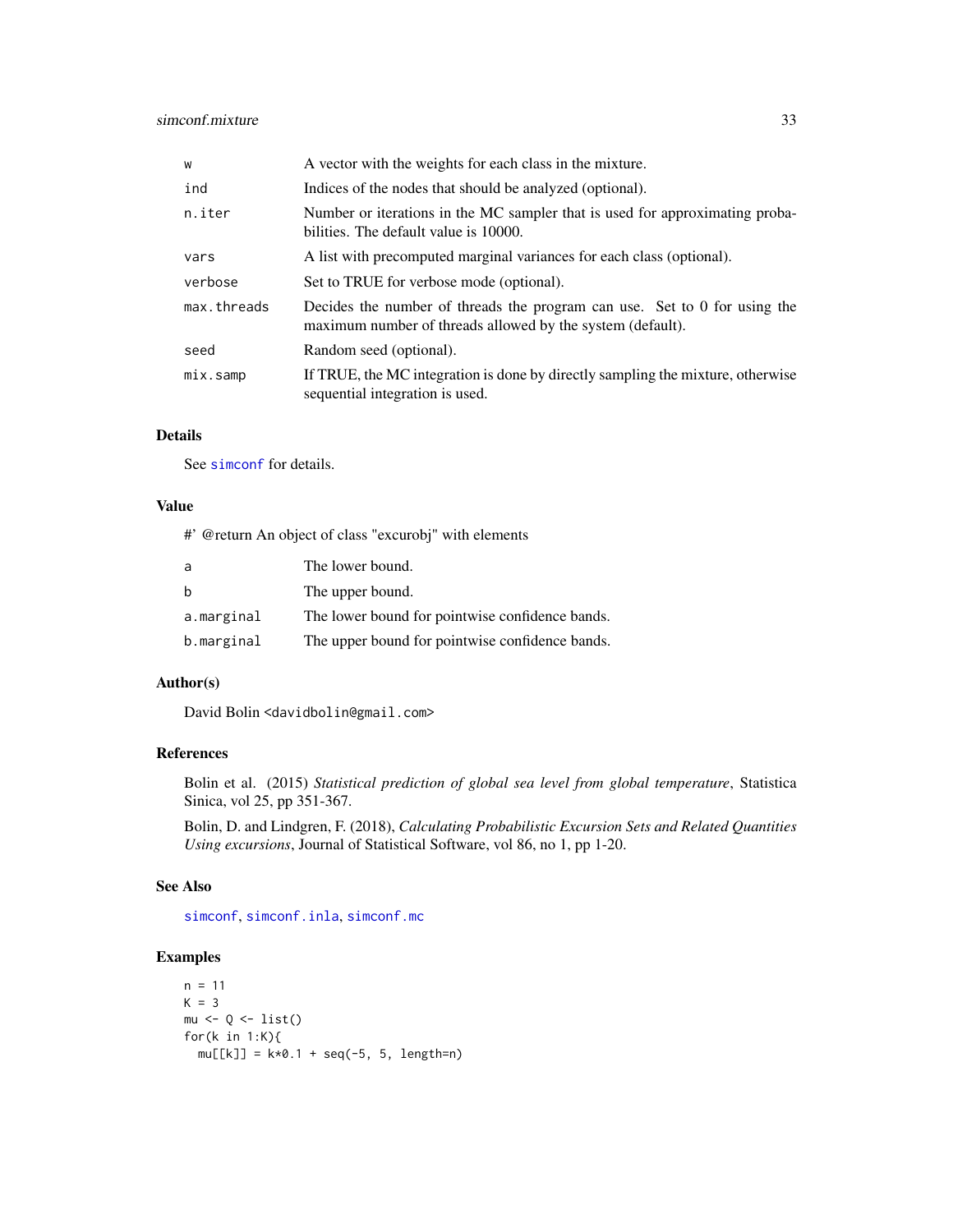### <span id="page-33-0"></span>34 submesh.grid

```
Q[[k]] = Matrix(toeplitz(c(1, -0.1, rep(0, n-2))))}
## calculate the confidence region
conf = simconf.mixture(0.05, mu, Q, w = rep(1/3,3), max.threads=2)## Plot the region
plot(mu[[1]],type="l")
lines(mu[[2]])
lines(mu[[3]])
lines(conf$a, col=2)
lines(conf$b, col=2)
```
submesh.grid *Extract a part of a grid*

### Description

Extracts a part of a grid.

#### Usage

submesh.grid(z, grid = NULL)

#### Arguments

|      | A matrix with values indicating which nodes that should be present in the sub-<br>mesh. |
|------|-----------------------------------------------------------------------------------------|
| grid | A list with locations and dimensions of the grid.                                       |

### Value

An inla.mesh object.

### Note

This function requires the INLA package, which is not a CRAN package. See [http://www.r-inla.](http://www.r-inla.org/download) [org/download](http://www.r-inla.org/download) for easy installation instructions.

### Author(s)

Finn Lindgren <finn.lindgren@gmail.com>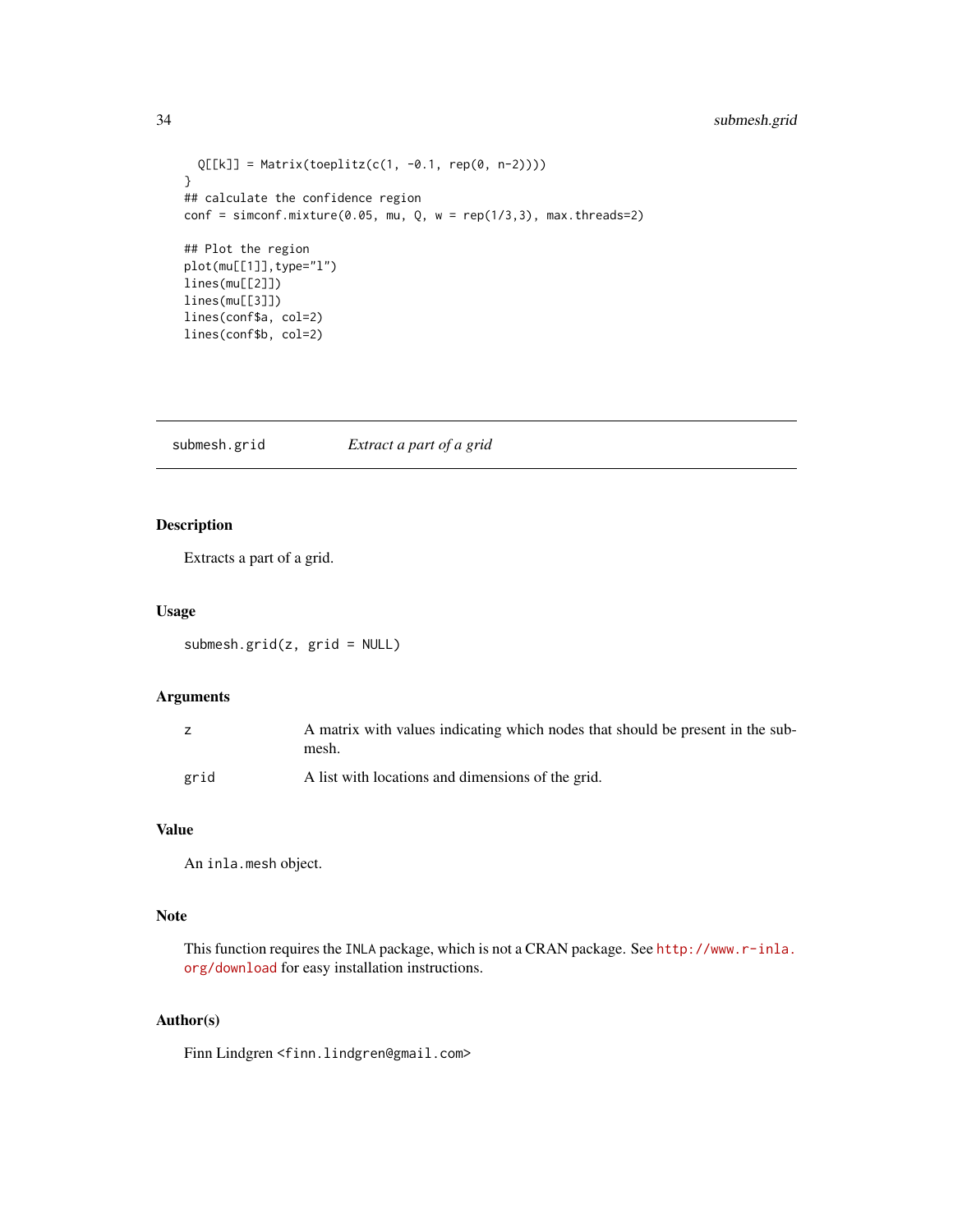### <span id="page-34-0"></span>submesh.mesh 35

### Examples

```
## Not run:
if (require(INLA)) {
nxy = 40x=seq(from=0,to=4,length.out=nxy)
lattice=inla.mesh.lattice(x=x,y=x)
mesh=inla.mesh.create(lattice=lattice, extend=FALSE, refine=FALSE)
#extract a part of the mesh inside a circle
xy.in <- rowSums((mesh$loc[,1:2]-2)^2)<1
submesh <- submesh.grid(matrix(xy.in,nxy,nxy),
                        list(loc=mesh$loc,dim=c(nxy,nxy)))
plot(mesh$loc[,1:2])
lines(2+cos(seq(0,2*pi,length.out=100)), 2+sin(seq(0,2*pi,length.out=100)))
plot(submesh,add=TRUE)
points(mesh$loc[xy.in,1:2],col="2")
}
## End(Not run)
```
submesh.mesh *Extract a part of a mesh*

#### Description

Extracts a part of a mesh

#### Usage

```
submesh.mesh(z, mesh)
```
#### Arguments

|      | A matrix with values indicating which nodes that should be present in the sub- |
|------|--------------------------------------------------------------------------------|
|      | mesh.                                                                          |
| mesh | An inla.mesh object.                                                           |

### Value

```
An inla.mesh object.
```
### Note

This function requires the INLA package, which is not a CRAN package. See [http://www.r-inla.](http://www.r-inla.org/download) [org/download](http://www.r-inla.org/download) for easy installation instructions.

### Author(s)

Finn Lindgren <finn.lindgren@gmail.com>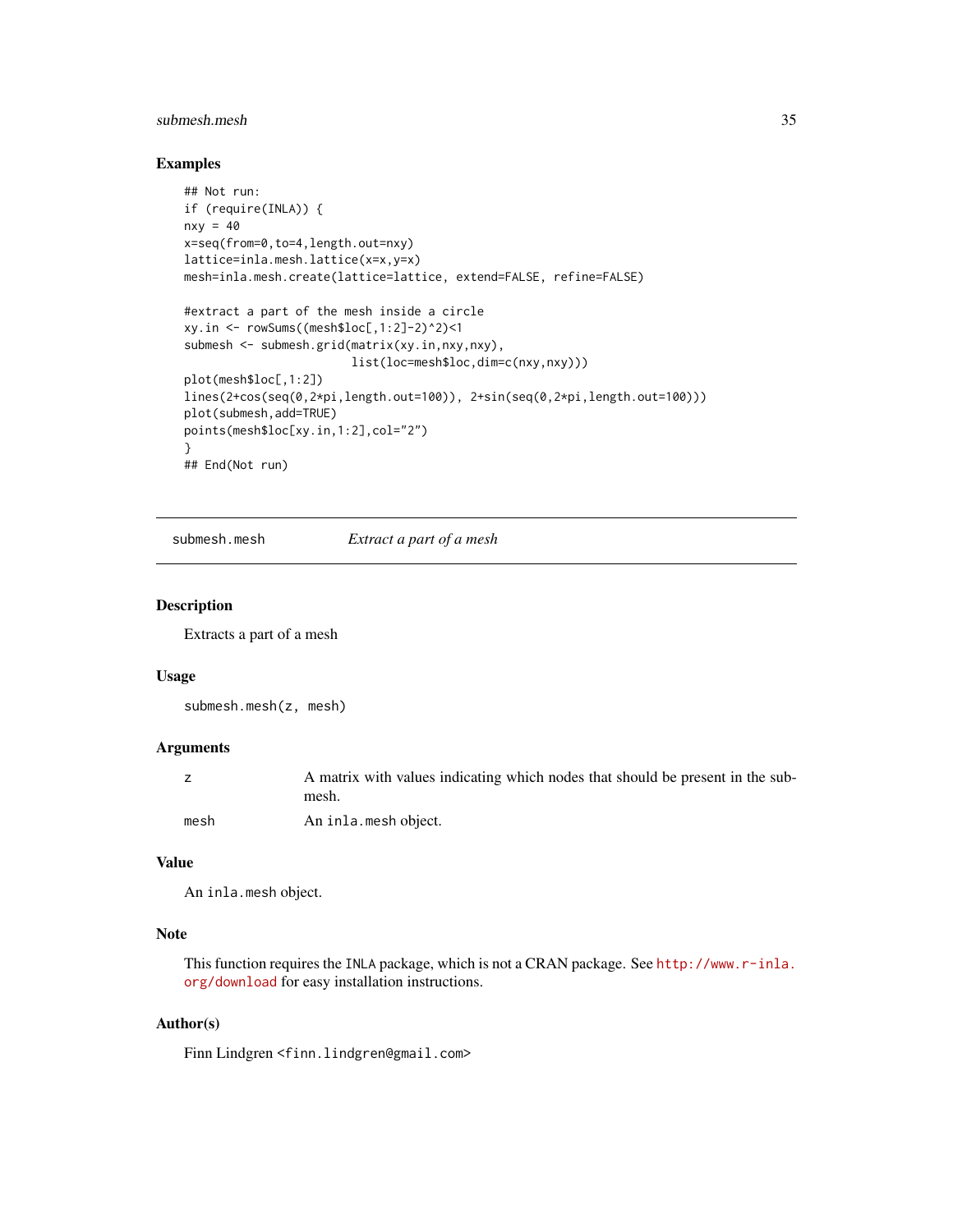### Examples

```
## Not run:
if (require(INLA)) {
nxy = 30
x=seq(from=0,to=4,length.out=nxy)
lattice=inla.mesh.lattice(x=x,y=x)
mesh=inla.mesh.create(lattice=lattice, extend=FALSE, refine=FALSE)
#extract a part of the mesh inside a circle
xy.in <- rowSums((mesh$loc[,1:2]-2)^2)<1
submesh <- excursions:::submesh.mesh(matrix(xy.in,nxy,nxy),mesh)
plot(mesh$loc[,1:2])
lines(2+cos(seq(0,2*pi,length.out=100)), 2+sin(seq(0,2*pi,length.out=100)))
plot(submesh,add=TRUE)
points(mesh$loc[xy.in,1:2],col="2")
}
## End(Not run)
```
<span id="page-35-1"></span>summary.excurobj *Summarise excurobj objects*

### Description

Summary method for class "excurobj"

#### Usage

```
## S3 method for class 'excurobj'
summary(object, ...)
## S3 method for class 'summary.excurobj'
print(x, \ldots)## S3 method for class 'excurobj'
print(x, \ldots)
```

| object                  | an object of class "excurobi", usually, a result of a call to excursions.               |
|-------------------------|-----------------------------------------------------------------------------------------|
| $\cdot$ $\cdot$ $\cdot$ | further arguments passed to or from other methods.                                      |
|                         | an object of class "summary excurobi", usually, a result of a call to summary excurobi. |

<span id="page-35-0"></span>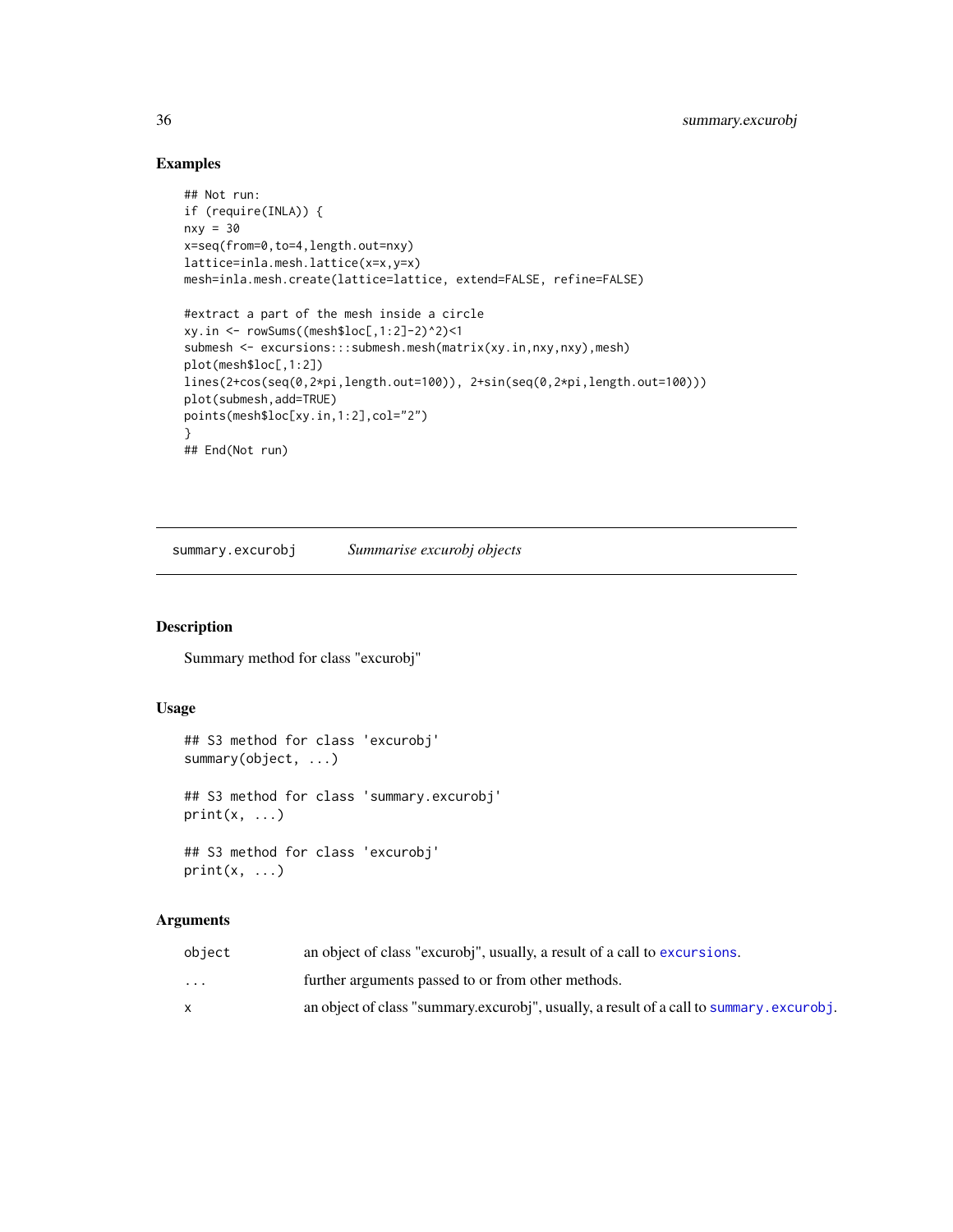<span id="page-36-1"></span><span id="page-36-0"></span>

### <span id="page-36-2"></span>Description

Calculates contour curves and/or regions between them, for functions defined on a triangulation

### Usage

```
tricontour(
 x,
 z,
 nlevels = 10,
 levels = pretty(range(z, na.rm = TRUE), nlevels),
  ...
)
## S3 method for class 'inla.mesh'
tricontour(
 x,
 z,
 nlevels = 10,
 levels = pretty(range(z, na.rm = TRUE), nlevels),
  ...
\lambda## S3 method for class 'matrix'
tricontour(
 x,
  z,
 nlevels = 10,
 levels = pretty(range(z, na.rm = TRUE), nlevels),
 loc,
  ...
\mathcal{L}## S3 method for class 'list'
tricontour(
 x,
 z,
 nlevels = 10,
 levels = prety(range(z, na.rm = TRUE), nlevels),loc,
  type = c("'' +", "'' -"),
  tol = 1e-07,...
\mathcal{L}
```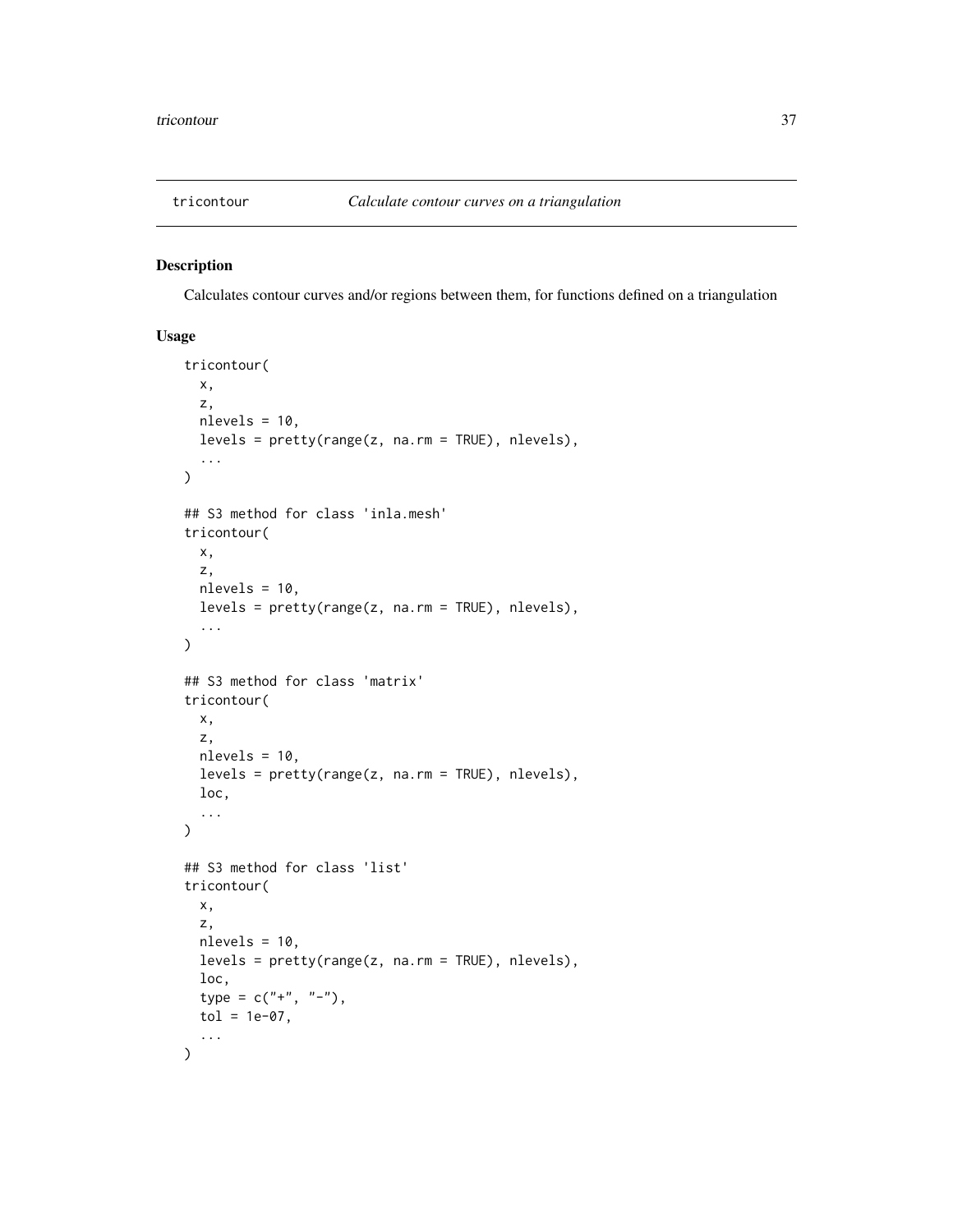#### 38 tricontour contracts and the contracts of the contracts of the contracts of the contracts of the contracts of the contracts of the contracts of the contracts of the contracts of the contracts of the contracts of the con

```
tricontourmap(
 x,
 z,
 nlevels = 10,
 levels = pretty(range(z, na.rm = TRUE), nlevels),
  ...
\mathcal{L}## S3 method for class 'inla.mesh'
tricontourmap(
 x,
 z,
 nlevels = 10,
 levels = pretty(range(z, na.rm = TRUE), nlevels),
  ...
\mathcal{L}## S3 method for class 'matrix'
tricontourmap(
 x,
 z,
 nlevels = 10,levels = pretty(range(z, na.rm = TRUE), nlevels),
 loc,
  ...
\mathcal{L}## S3 method for class 'list'
tricontourmap(
 x,
 z,
 nlevels = 10,
 levels = pretty(range(z, na.rm = TRUE), nlevels),
 loc,
  type = c("+", "--",tol = 1e-07,
 output = c("sp", "inla.mesh.segment"),
  ...
\mathcal{L}
```

| $\mathsf{x}$ | An object generated by a call to inla. mesh. 2d or inla. mesh. create, a triangle-<br>vertex index matrix, or a list of triangulation information, $list(loc, graph=list(tv))$ . |
|--------------|----------------------------------------------------------------------------------------------------------------------------------------------------------------------------------|
| Z            | A vector containing the values to be contoured (NAs are allowed).                                                                                                                |
| nlevels      | Number of contour levels desired, if and only if levels is not supplied.                                                                                                         |
| levels       | Numeric vector of levels at which to calculate contour lines.                                                                                                                    |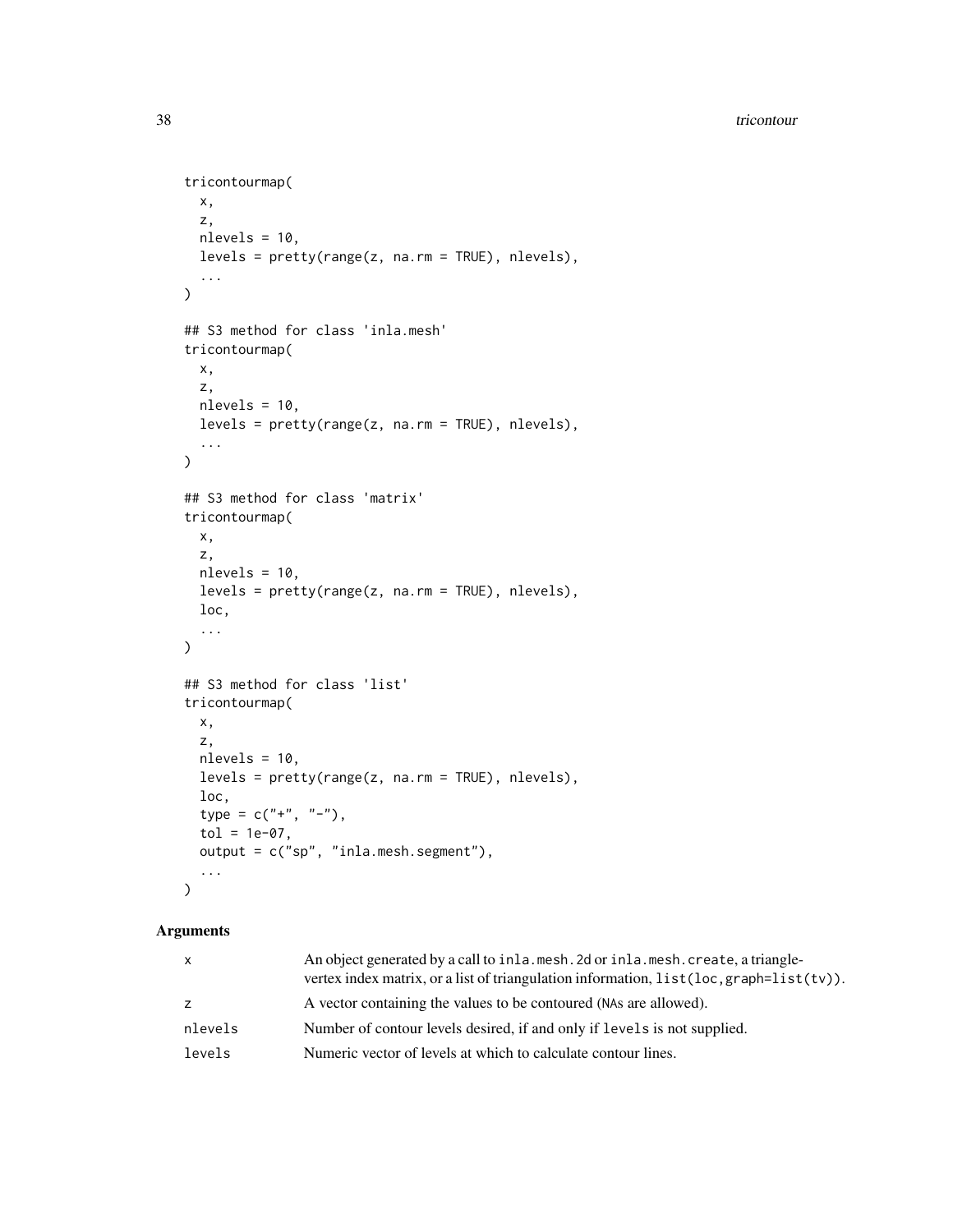#### tricontour 39

| $\cdots$ | Additional arguments passed to the other methods.                                                                                                                                                      |
|----------|--------------------------------------------------------------------------------------------------------------------------------------------------------------------------------------------------------|
| loc      | coordinate matrix, to be supplied when x is given as a triangle-vertex index<br>matrix only.                                                                                                           |
| type     | " $+$ " or " $-$ ", indicating positive or negative association. For $+$ , the generated<br>contours enclose regions where $u_1 \leq z \lt u_2$ , for - the regions fulfil $u_1 \lt z \leq$<br>$u_2$ . |
| tol      | tolerance for determining if the value at a vertex lies on a level.                                                                                                                                    |
| output   | The format of the generated output. Implemented options are "sp" (default) and<br>"inla.mesh.segment" (requires the INLA package).                                                                     |

#### Value

For tricontour, a list some of the same fields that inla.mesh.segment objects have:

| 1 <sub>oc</sub>            | A coordinate matrix                                                                                                                                                                                                  |
|----------------------------|----------------------------------------------------------------------------------------------------------------------------------------------------------------------------------------------------------------------|
| idx                        | Contour segment indices, as a 2-column matrix, each row indexing a single<br>segment                                                                                                                                 |
| grp                        | A vector of group labels. Each segment has a label, in $1, \ldots$ , nlevels $*2+1$ ,<br>where even labels indicate interior on-level contour segments, and odd labels<br>indicate boundary segments between levels. |
| For tricontourmap, a list: |                                                                                                                                                                                                                      |
| contour                    | A list of sp or inla. mesh. segment objects defining countour curves (level sets)                                                                                                                                    |

map A list of sp or inla.mesh. segment objects enclosing regions between level sets

#### Author(s)

Finn Lindgren <finn.lindgren@gmail.com>

```
if (require.nowarnings("INLA")) {
  ## Generate mesh and SPDE model
 n.lattice <- 20 #increase for more interesting, but slower, examples
 x \leq - seq(from = 0, to = 10, length.out = n.lattice)
 lattice \le inla.mesh.lattice(x = x, y = x)
 mesh <- inla.mesh.create(lattice = lattice, extend = FALSE, refine = FALSE)
  spde <- inla.spde2.matern(mesh, alpha = 2)
  ## Generate an artificial sample
  sigma2.e <- 0.01
  n.obs <-1000
 obs.loc \le cbind(runif(n.obs) \star diff(range(x)) + min(x),
                   runif(n.obs) * diff(range(x)) + min(x))Q \leftarrow inla.spde2.precision(spde, theta = c(log(sqrt(0.5)), log(sqrt(1))))
  x \le - inla.qsample(Q = Q)
 A \leq inla.spde.make.A(mesh = mesh, loc = obs.loc)
```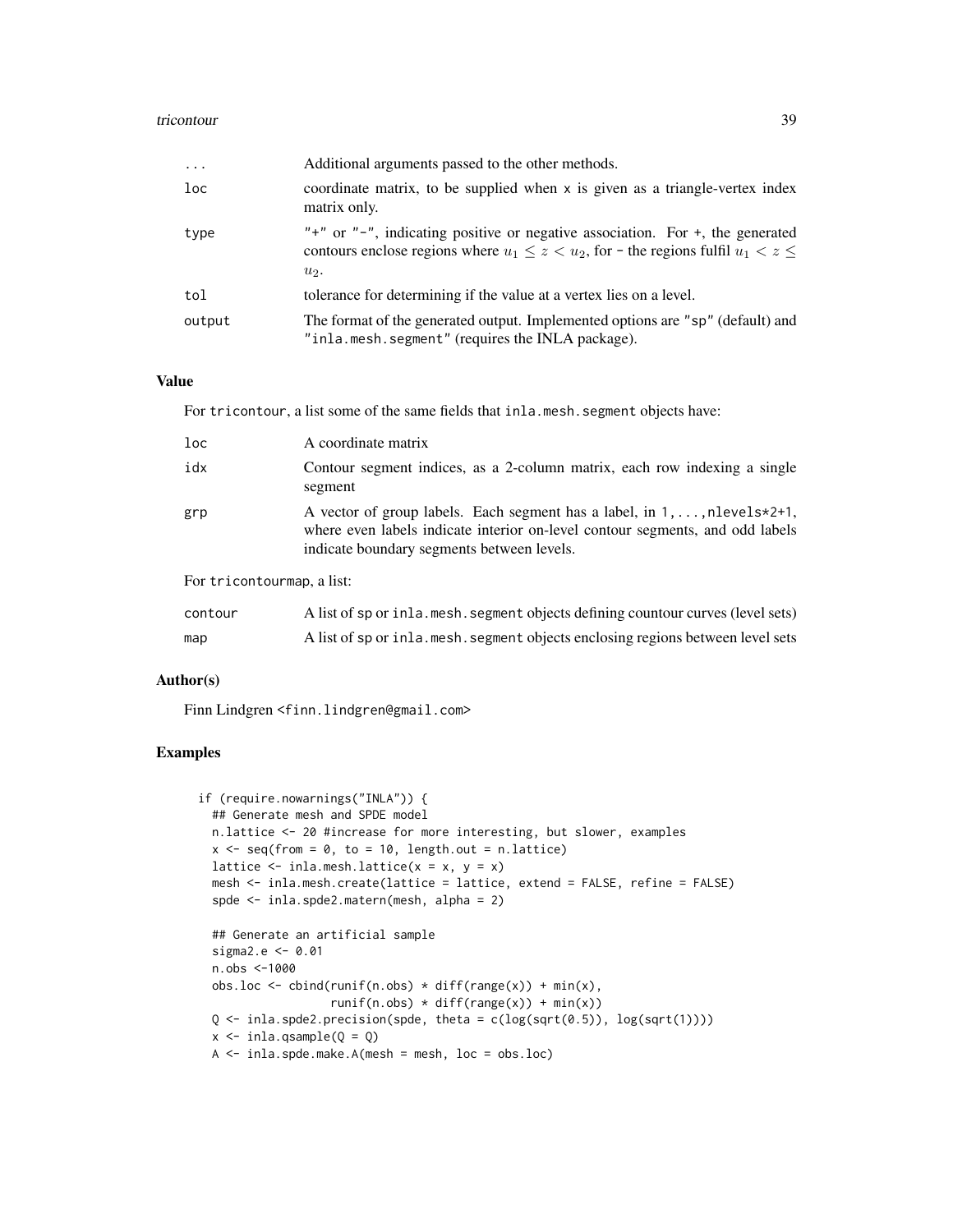#### 40 tricontour contract to the contract of the contract of the contract of the contract of the contract of the contract of the contract of the contract of the contract of the contract of the contract of the contract of the

```
Y \leftarrow as.vector(A %*X x + rnorm(n.obs) * sqrt(sigma.e))## Calculate posterior
Q.post \leftarrow (Q + (t(A) % * % A)/sigma2.e)mu.post <- as.vector(solve(Q.post,(t(A) %*% Y)/sigma2.e))
## Calculate continuous contours
tric <- tricontour(mesh, z = mu.post,
                   levels = as.vector(quantile(x, c(0.25, 0.75)))
## Discrete domain contours
map \le - contourmap(n.levels = 2, mu = mu.post, Q = Q.post,
                  alpha=0.1, compute = list(F = FALSE), max.threads=1)
## Calculate continuous contour map
setsc <- tricontourmap(mesh, z = mu.post,
                        levels = as.vector(quantile(x, c(0.25, 0.75)))
## Plot the results
reo <- mesh$idx$lattice
idx.setsc <- setdiff(names(setsc$map), "-1")
cols2 <- contourmap.colors(map, col=heat.colors(100, 0.5),
                            \text{credible}.\text{col} = \text{grey}(0.5, 0)names(cols2) <- as.character(-1:2)
par(mfrow = c(1,2))image(matrix(mu.post[reo], n.lattice, n.lattice),
             main = "mean", axes = FALSE)
plot(setsc$map[idx.setsc], col = cols2[idx.setsc])
par(mfrow = c(1,1))
```
}